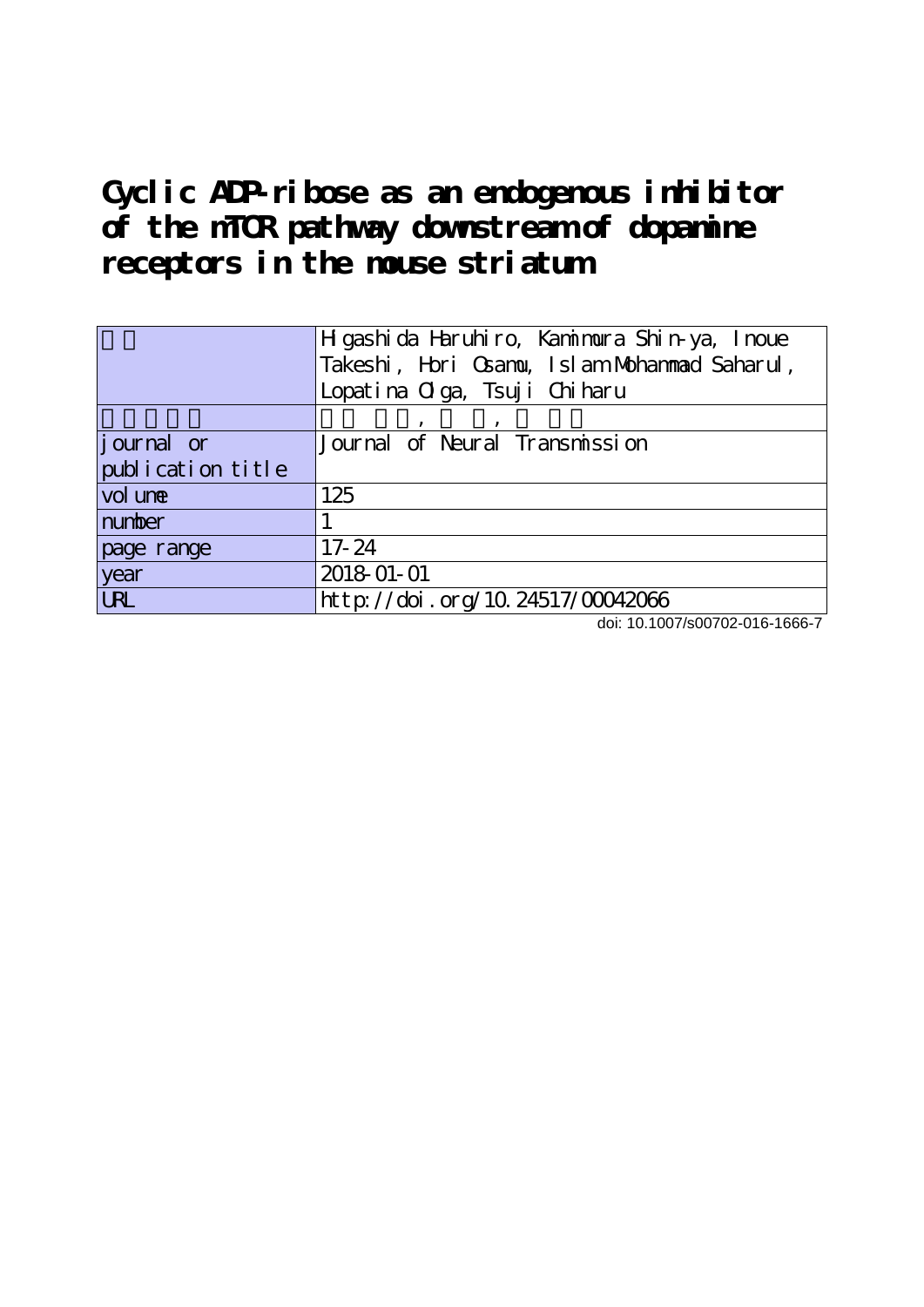**Cyclic ADP-ribose as an endogenous inhibitor of the mTOR pathway downstream of dopamine receptors in the mouse striatum**

**Haruhiro Higashida, Shin-ya Kamimura, Takeshi Inoue, Osamu Hori, Mohammad Saharul Islam, Olga Lopatina and Chiharu Tsuji**

Department of Basic Research on Social Recognition, Research Center for Child Mental Development, Kanazawa University, Kanazawa 920-8640, Japan

**Correspondence**: to Haruhiro Higashida: Department of Basic Research on Social Recognition, Kanazawa University Research Center for Child Mental Development, 13-1 Takara-machi, Kanazawa 920-8640, Japan. Tel/Fax, 81-76-234-4213, (e-mail: haruhiro@med.kanazawa-u.ac.jp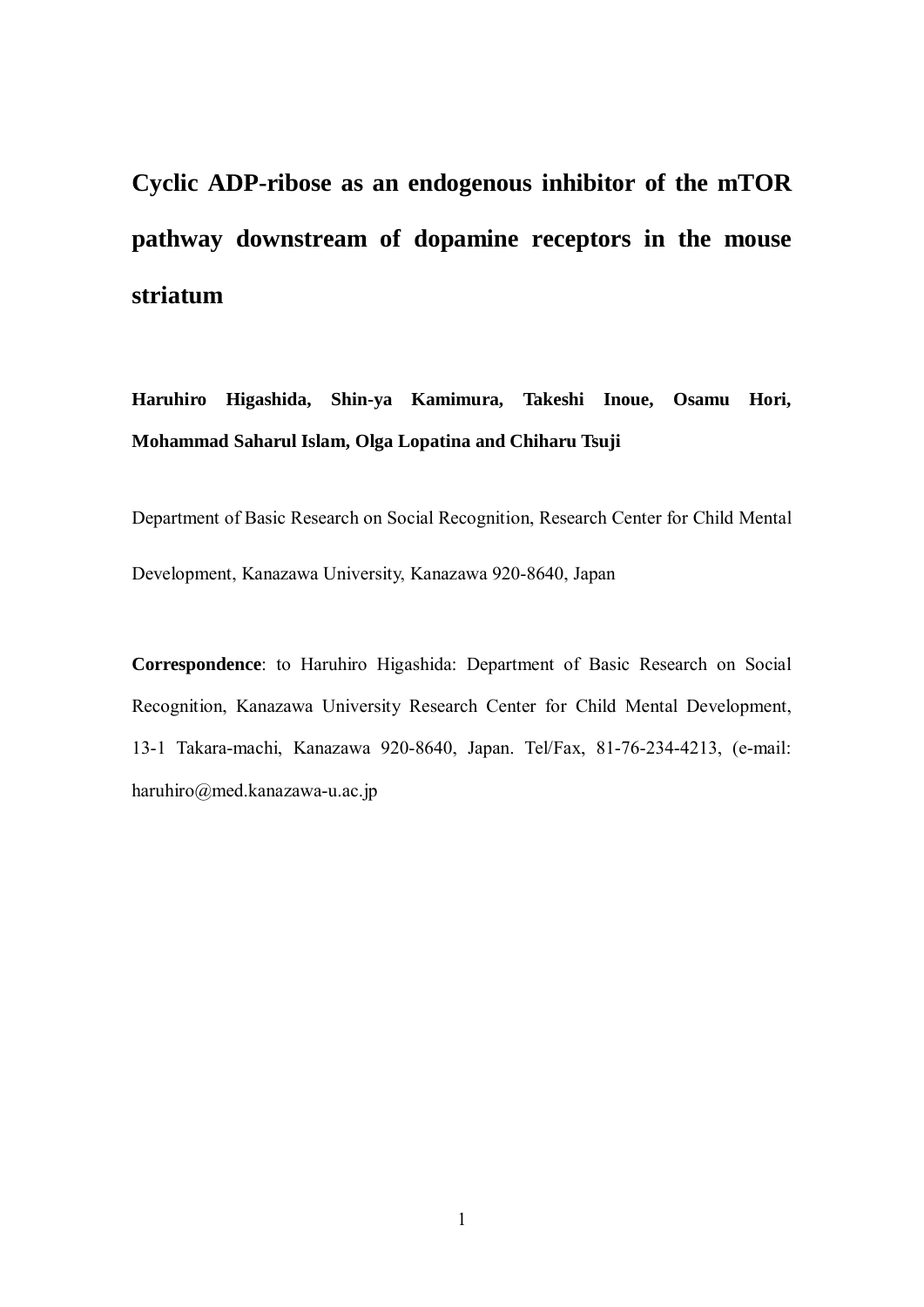# **Abstract**

The role of cyclic ADP-ribose (cADPR) as a second messenger and modulator of the mTOR pathway downstream of dopamine (DA) receptors and/or CD38 was re-examined in the mouse. ADP-ribosyl activity was low in the membranes of neonates but was stimulated by DA *via* both D1- and D2-like receptors. ADP-ribosyl cyclase activity increased significantly during development in association with increased expression of CD38. The cADPR binding proteins, FKBP12 and FKBP12.6, were expressed in the adult mouse striatum. The ratio of phosphorylated to non-phosphorylated S6 kinase (S6K) in whole mouse striatum homogenates decreased after incubation of adult mouse striatum with extracellular cADPR for 5 minutes. This effect of cADPR was much weaker in MPTP-treated Parkinson's disease model mice. The inhibitory effects of cADPR and rapamycin were identical. These data suggest that cADPR is an endogenous inhibitor of the mTOR signaling pathway downstream of DA receptors in the mouse striatum and that cADPR plays a certain role in the brain in psychiatric and neurodegenerative diseases.

**Key words:** ADP-ribosyl cyclase, cyclic ADP-ribose, CD38, FKBP, S6K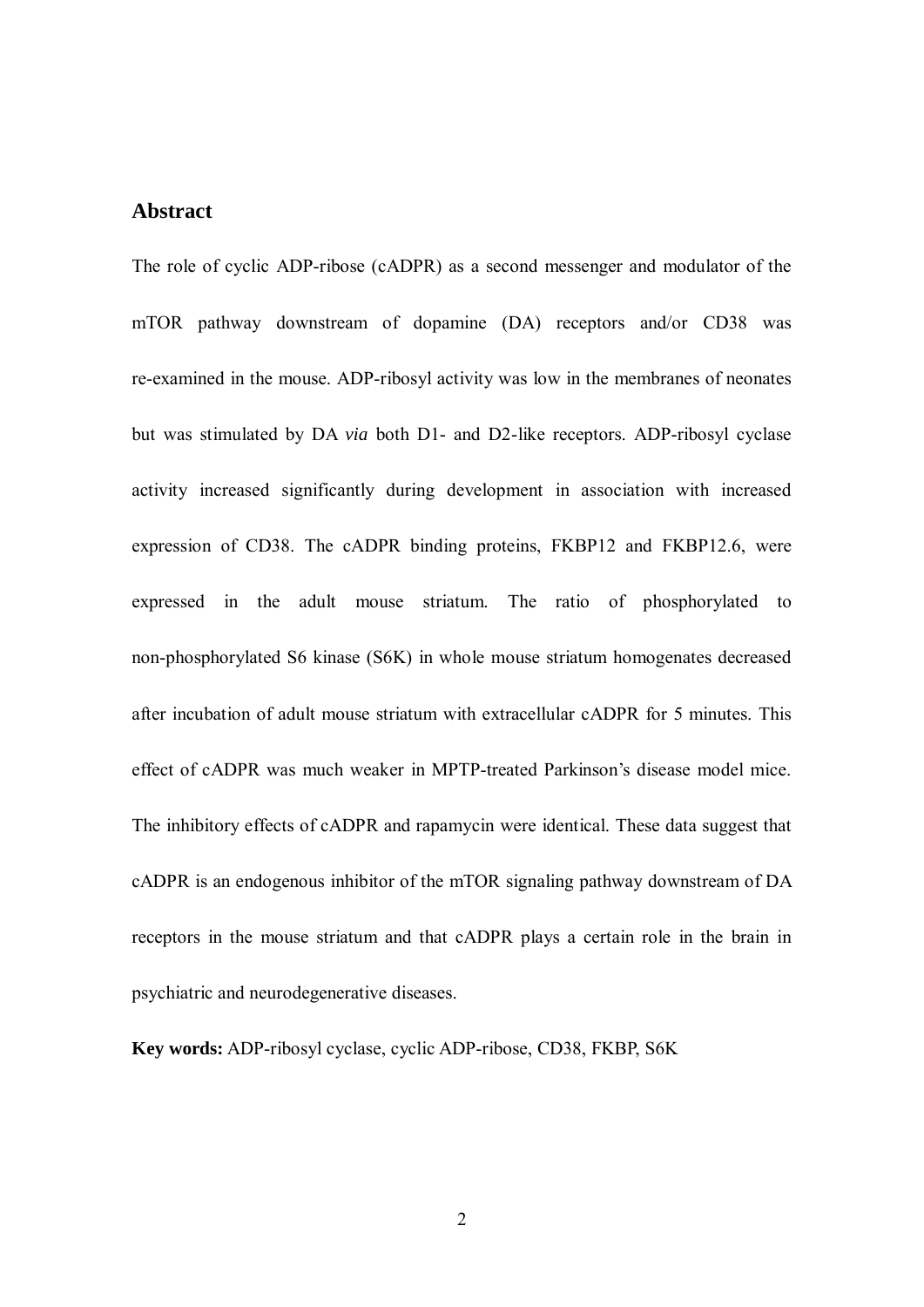#### **Introduction**

Dr. Toshiharu Nagatsu and the first author (H.H.) examined monoamine oxidase A and B (Nagatsu et al., 1981; Nakano et al., 1986a and b) and serotonin (Suzuki et al., 1983; Furuya et al., 10985) in rodent neuroblastoma clones, with permission from Dr. Nirenberg, National Institutes of Health, U.S.A. Dr. Nagatsu suggested that Higashida focused on amines and Parkinson's disease. However, Higashida's and his fellow researchers' main interests at that time were on bradykinin, muscarinic acetylcholine receptors and their coupling to phospholipase C (Yano et al., 1986; Higashida et al., 1986; Fukuda et al., 1988) and later to ADP-ribosyl cyclase (Higashida et al., 2001; Jin et al., 2007). Higashida and his colleagues concentrated on intracellular signaling leading to the modulation of membrane excitation and acetylcholine release (Hoshi et al., 2003). However, when Higashida and others used neuroblastoma cells as a tool to overexpress dopamine (DA) receptors (Higashida et al., 2013), they realized that there is little information on the coupling of DA receptors and ADP-ribosyl cyclase to a potential second messenger, cyclic ADP-ribose (cADPR), which is downstream of DA receptors.

DA receptors are involved in many physiological functions, such as

3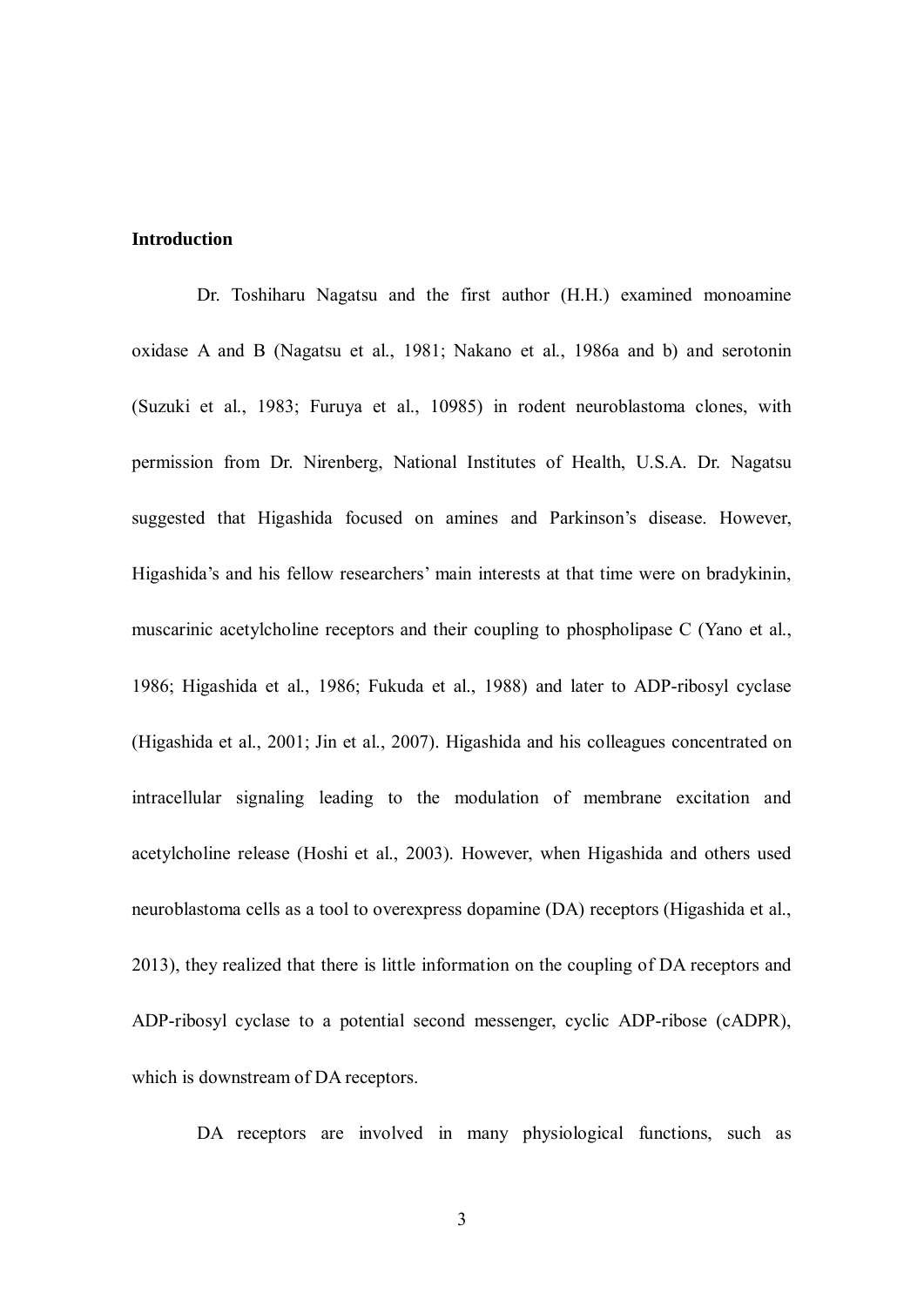extrapyramidal motor control, short-term memory, attention, and reward (Greengard, 2001; Iversen and Iversen, 2007; Nagatsu, 2007; Nagatsu and Nagatsu, 2016). In contrast, abnormal activity of the DA system has been implicated in neurological and psychiatric disorders, such asParkinson's disease (PD), schizophrenia, bipolar disorder, and attention deficit hyperactivity disorder (Nagatsu, 2007). Therefore, the study of DA receptor-mediated intracellular signal transduction has been a primary approach to understanding the physiological functions or PD-related aspects of DA-related cellular responses (Baker et al., 2015).

From the viewpoint of signal transduction, D1- and D2-class DA receptor subtypes positively and negatively regulate adenylyl cyclase, respectively (Greengard, 2001; Missale et al., 1998). Stimulation of D2 receptors can increase intracellular  $Ca^{2+}$ concentrations by mobilizing  $Ca^{2+}$  from inositol-1,4,5-trisphosphate-sensitive stores (Frégeau et al., 2013). Increases in intracellular free calcium concentration ( $[Ca^{2+}]$ i) seem to be mediated by the interaction of DA receptors with neuronal calcium sensor-1 or calcyon (Bergson et al., 2003). However, we recently reported a new pathway that is dependent on cyclic ADP-ribose (cADPR) (Lee, 2012) downstream of DA receptors and CD38 with ADP-ribosyl cyclase activity in rodents (Higashida et al., 2013).

cADPR is a co-factor of  $Ca^{2+}$ -induced  $Ca^{2+}$  release that activates  $Ca^{2+}$  release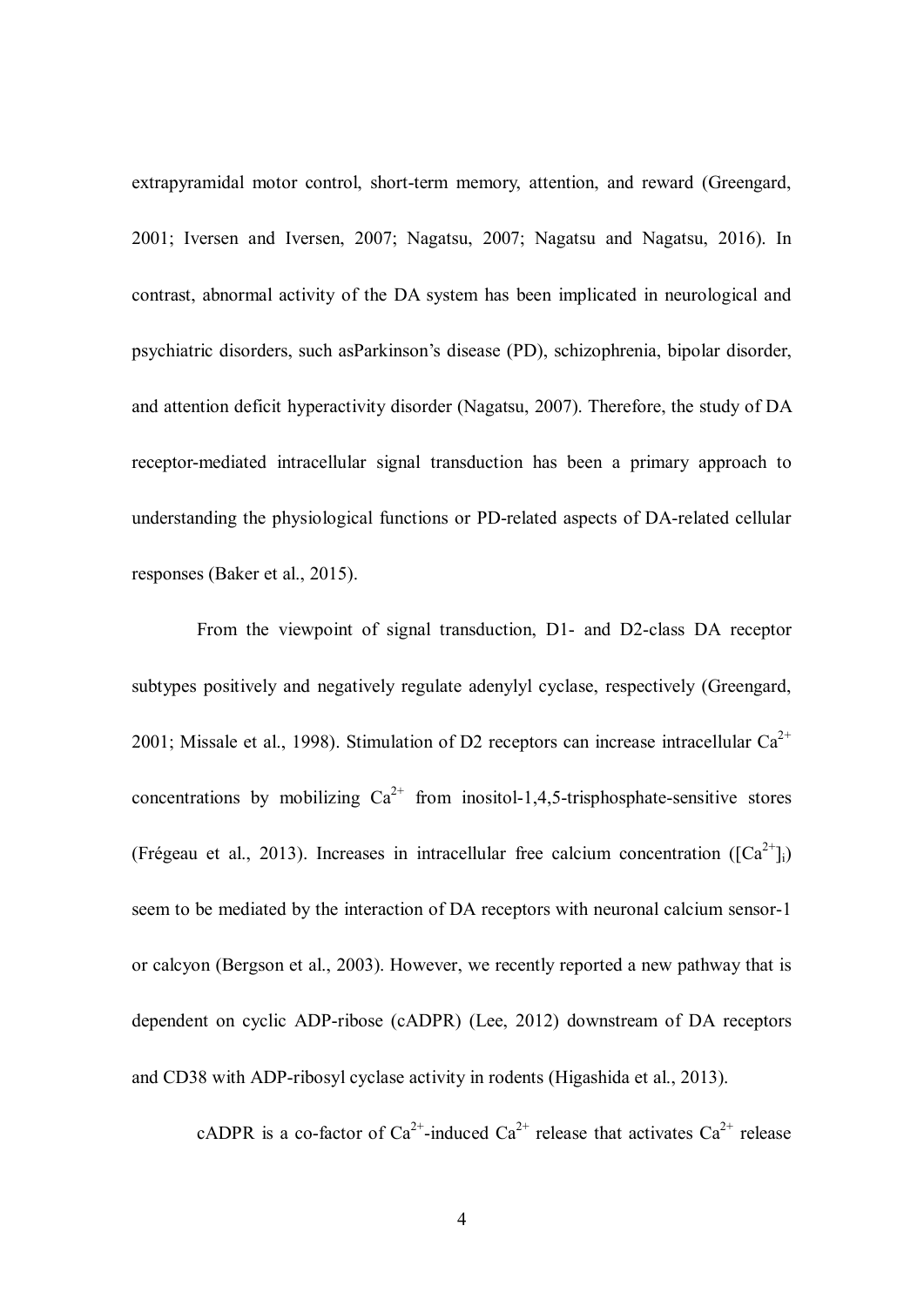from ryanodine receptors in microsomes (Lee, 2012; Hua et al., 1994; Okamoto et al., 2014; Higashida et al., 2001). cADPR is synthesized from  $\beta$ -NAD<sup>+</sup> by both cytosolic and membrane-bound forms of ADP-ribosyl cyclase and/or CD38 (Higashida et al., 2007; Kim, 2014). ADP-ribosyl cyclase activity increases upon stimulation of various receptors; some of this activity is observed in only neonates, not adult tissues of the same organs (Higashida et al., 2007).

The mammalian target of rapamycin (mTOR) pathway has emerged as a regulator of neuroplasticity in the central nervous system (CNS; Bockaert and Marin, 2015; Tramutola et al., 2016). mTOR is a Ser/Thr protein kinase complex that responds to multiple extracellular stimuli, such as nutrients, energy, growth factors, and mitogens that regulate cell growth, cell survival, transcription, and protein synthesis (Wullschleger et al., 2006; Hoeffer and Klann, 2010; Sukhbaatar et al., 2016). Deregulation of the mTOR pathways occurs in pathological conditions, such as cancer and neurodegenerative diseases characterized by long-term alterations in protein expression (Wullschleger et al., 2006). Administration of L-DOPA in a mouse model of Parkinson's disease leads to DA D1 receptor-mediated activation of mTOR complex 1 (mTORC1), which has been implicated in several forms of synaptic plasticity (Hoeffer and Klann, 2010). This response occurs selectively in GABAergic medium spiny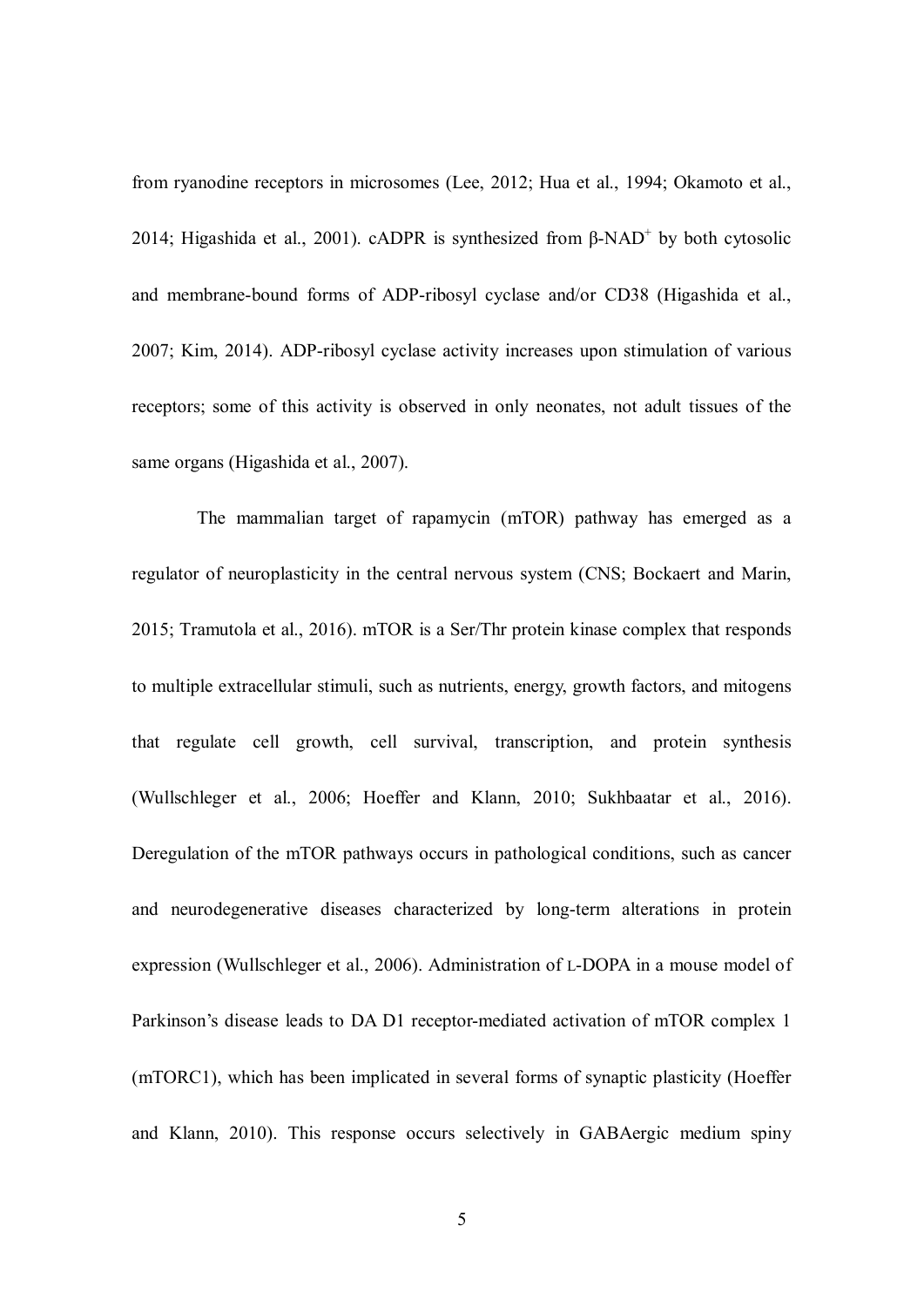neurons that project directly from the striatum to the output structures of the basal ganglia. The L-DOPA-mediated activation of mTORC1 persists in mice that develop dyskinesia (Santini et al., 2009). Moreover, the mTORC1 inhibitor rapamycin prevents the development of dyskinesia without affecting the therapeutic efficacy of L-DOPA. Thus, the mTORC1 signaling cascade represents a promising target for therapeutics to treat the negative motor symptoms induced by anti-parkinsonian therapies (Santini et al., 2009; Lipton et al., 2014; Buszczak et al., 2014; Roohi and Hojjat-Farsangi, 2016).

mTORC1 is sensitive to rapamycin *via* competition between a mTOR regulatory protein (Raptor) and FKBP12-rapamycin for binding to the FRB domain (Buszczak et al., 2014; Thomson et al., 2009; Haeffer et al., 2008; Hausch, 2015). mTOR signaling is suppressed by rapamycin and FK506 in the brain. Removal of neuronal FKBP resulted in enhanced mTORC1 formation and increased phosphorylation of S6 kinase 1 (S6K1; Thompson et al., 2009). Thus, FKBP12 appears to repress mTORC1 activity. Another member of the FKBP family, FKBP12.6, can mediate the immunosuppressive effects of FK506 and act as a receptor for cADPR (Hoeffer et al., 2008; Hausch, 2015; Noguchi et al., 2007). The roles of FK12.6 and the FKBP12.6-cADPR complex were in part demonstrated by immunoblotting analysis of the striatum of control and MPTP-treated mice (Higashida et al., 2013). Here, we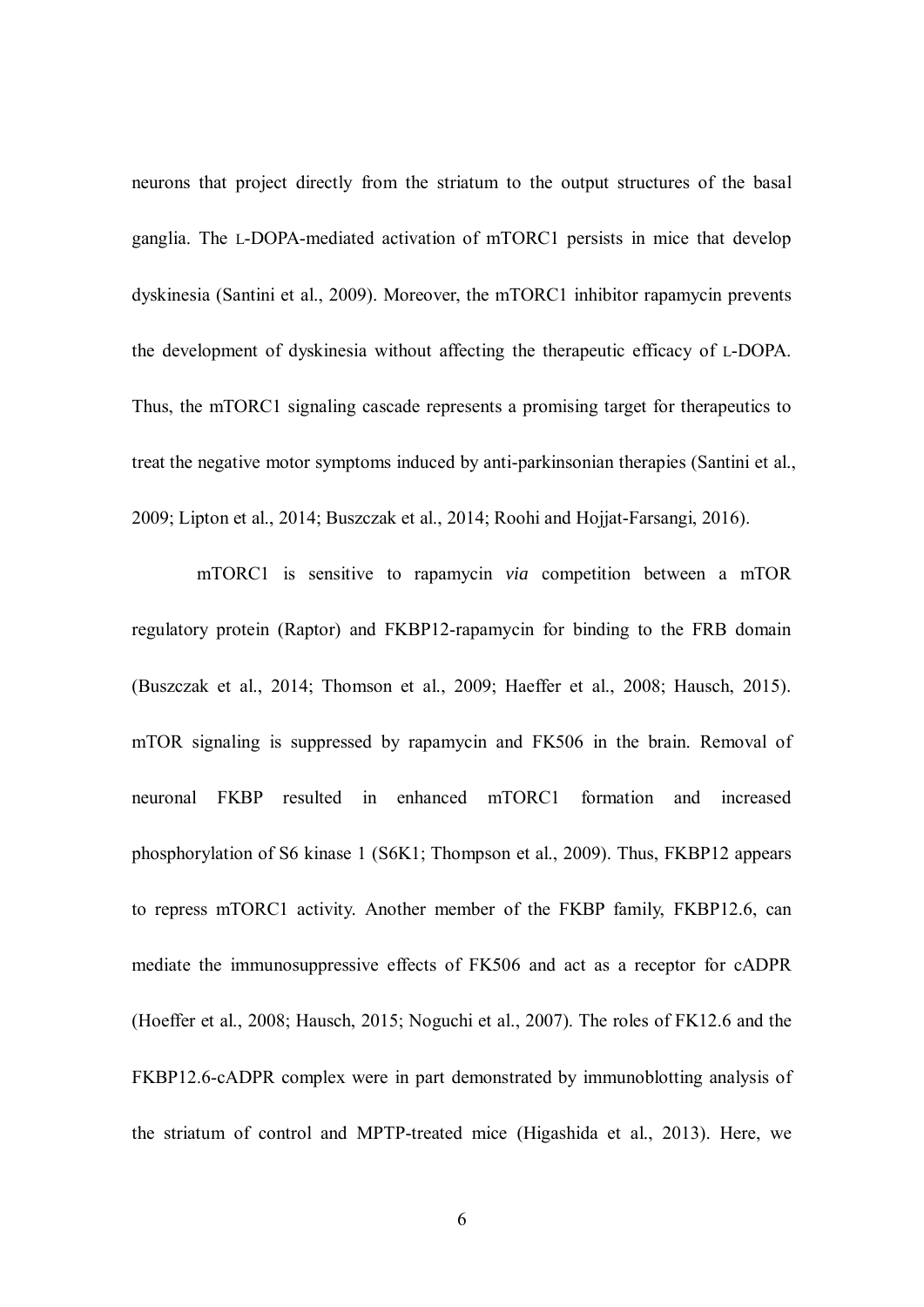re-examined the mouse striatum to support our hypothesis that cADPR functions as an endogenous modulator of the mTOR pathway downstream of DA receptors.

## **Materials and Methods**

# **Membrane preparation**

Crude membrane fractions were prepared as described previously from male ICR mice for the ADP-ribosyl cyclase assays (Higashida et al., 1997).

## **Fluorometric measurement of ADP-ribosyl cyclase**

ADP-ribosyl cyclase activity was determined fluorometrically using a technique based on measuring the conversion of  $\beta$ -NGD<sup>+</sup> into the fluorescent product cyclic GDP-ribose (cGDP-ribose), as described previously (Higashida et al., 1997; Higashida et al., 2002; Greff and Lee, 2002). The samples were then excited at 300 nm, and fluorescence emission was monitored continuously at 410 nm with a spectrofluorophotometer (RF-6000; Shimadzu, Kyoto, Japan).

## **Incubation of the striatum**

Striata were isolated from the brains of 9-week-old male ICR mice or mice treated with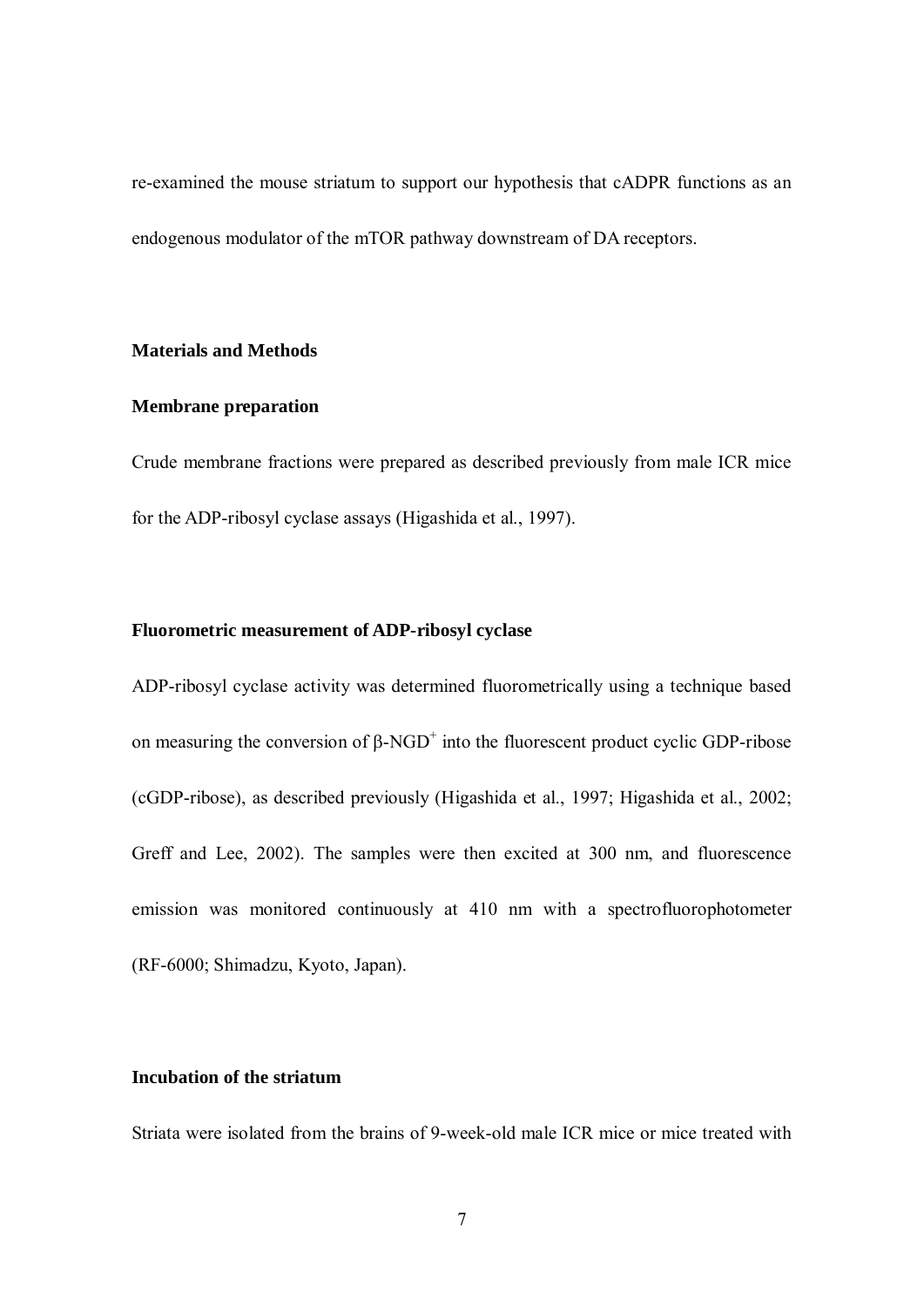an intraperitoneal injection of MPTP (20 mg/kg, 4 times/day at 2-hour intervals; Higashida et al., 2013). The striata were kept in medium (pH 7.3) containing 124 mM NaCl, 5 mM KCl, 1.24 mM KH<sub>2</sub>PO<sub>4</sub>, 2 mM CaCl<sub>2</sub>, 25.9 mM NaHCO<sub>3</sub>, and 10 mM glucose for 1 hour at room temperature and bubbled with a mixture of 95%  $O<sub>2</sub>/5%$  CO<sub>2</sub>. The tissue was further incubated with or without 100 μM cADPR, 100 nM DA or 100 nM  $DA + 100 \mu M$  cADPR for 5 minutes at 32 $^{\circ}$ C. Certain tissues were preincubated with 8-Bromo-cADPR (Sigma-Aldrich Sweden AB, Stockholm, Sweden) for 1 hour. Then, tissues were immediately homogenized in lysis buffer containing 0.1% Triton X-100, 10% glycerol, 1.5 mM EDTA, 0.5 mM Na<sub>3</sub>VO<sub>4</sub>, 10 mM NaF, and 1× protease inhibitor cocktail (Roche, Mannheim, Germany). Protein concentration was determined by BCA assay (Thermo Fisher Scientific, Inc., Waltham, MA).

#### **Western blotting and PCR**

Aliquots of 30 μg of protein were subjected to SDS-polyacrylamide gel electrophoresis (SDS-PAGE). The membranes were incubated with anti-phospho-p70 S6K (Thr389) and anti-p70 S6K antibodies (both from Cell Signaling Technology, Beverly, MA) in blocking buffer overnight at 4°C and then for 3 hours at room temperature (both antibodies were diluted 1:500). The membranes were then processed and visualized as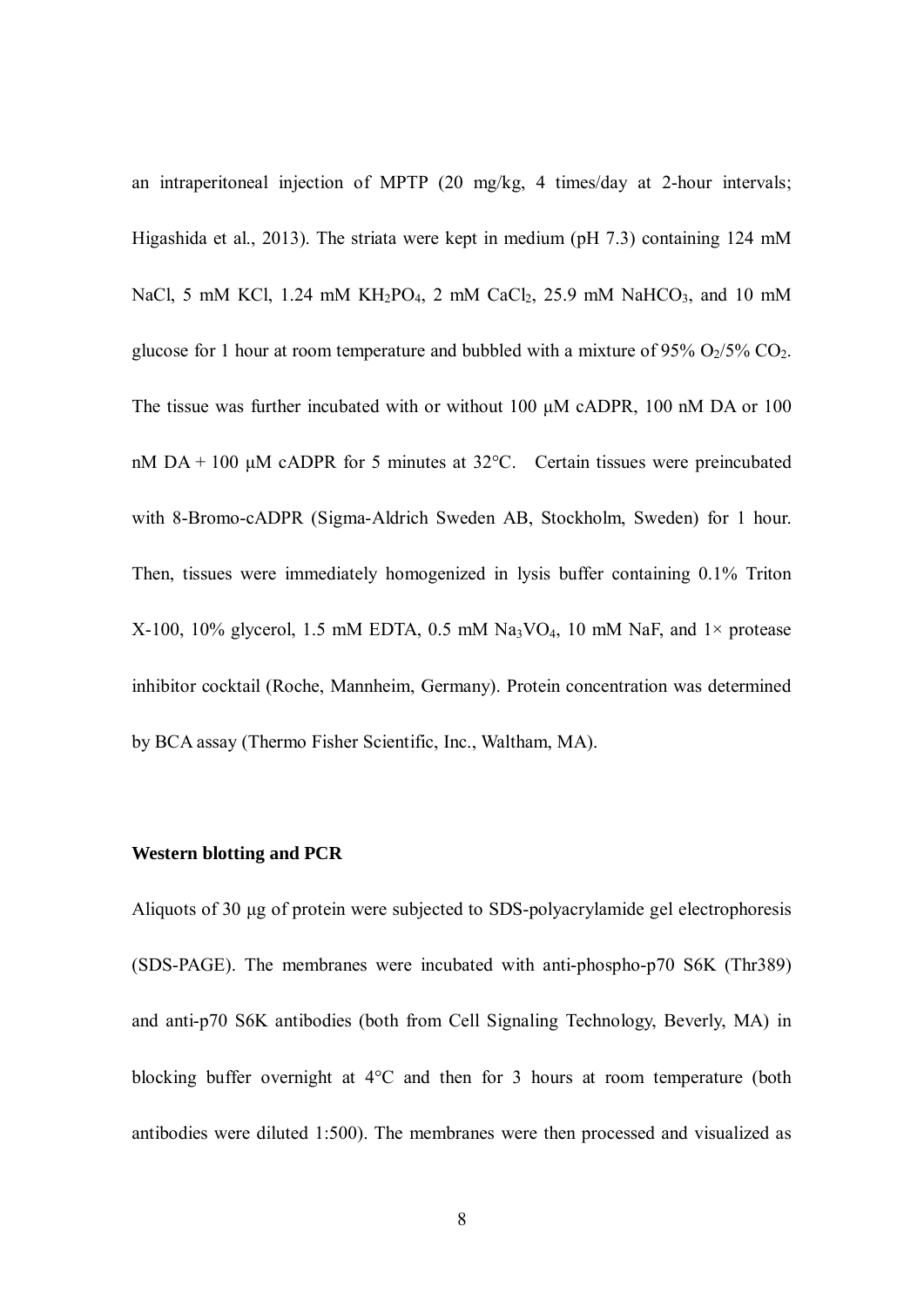described previously (Higashida et al., 2013). RT-PCR analysis was performed as described previously (Higashida et al., 2013).

## **Statistics**

All results are expressed as the mean  $\pm$  SEM. One- or two-tailed Student's t-tests and one-way ANOVA combined with the Bonferroni test were used to analyze data with unequal variance between groups. Two-way ANOVA was used to assess *Treatment* x *Concentration* interaction. In all analyses,  $P \le 0.05$  was considered to indicate statistical significance.

# **Results**

# **ADP-ribosyl cyclase activity in the mouse striatum**

ADP-ribosyl cyclase activity was measured in crude membrane fractions isolated from the striatum of mice at various ages. Basal ADP-ribosyl cyclase activity was very low, *i.e.*, approximately 0.1 to 1.6 pmol cGDPR formed/min/mg protein in preparations from 1–3 day prenatal and 1–5 day postnatal mice, respectively. ADP-ribosyl cyclase activity increased sharply with age after postnatal day 5 (Figure 1;  $P < 0.001$ ,  $F_{(12,65)} = 59.68$ ,  $R^2$  $= 0.9168$ , one-way ANOVA), reaching a very high level by 12 days of age (21.6  $\pm$  3.7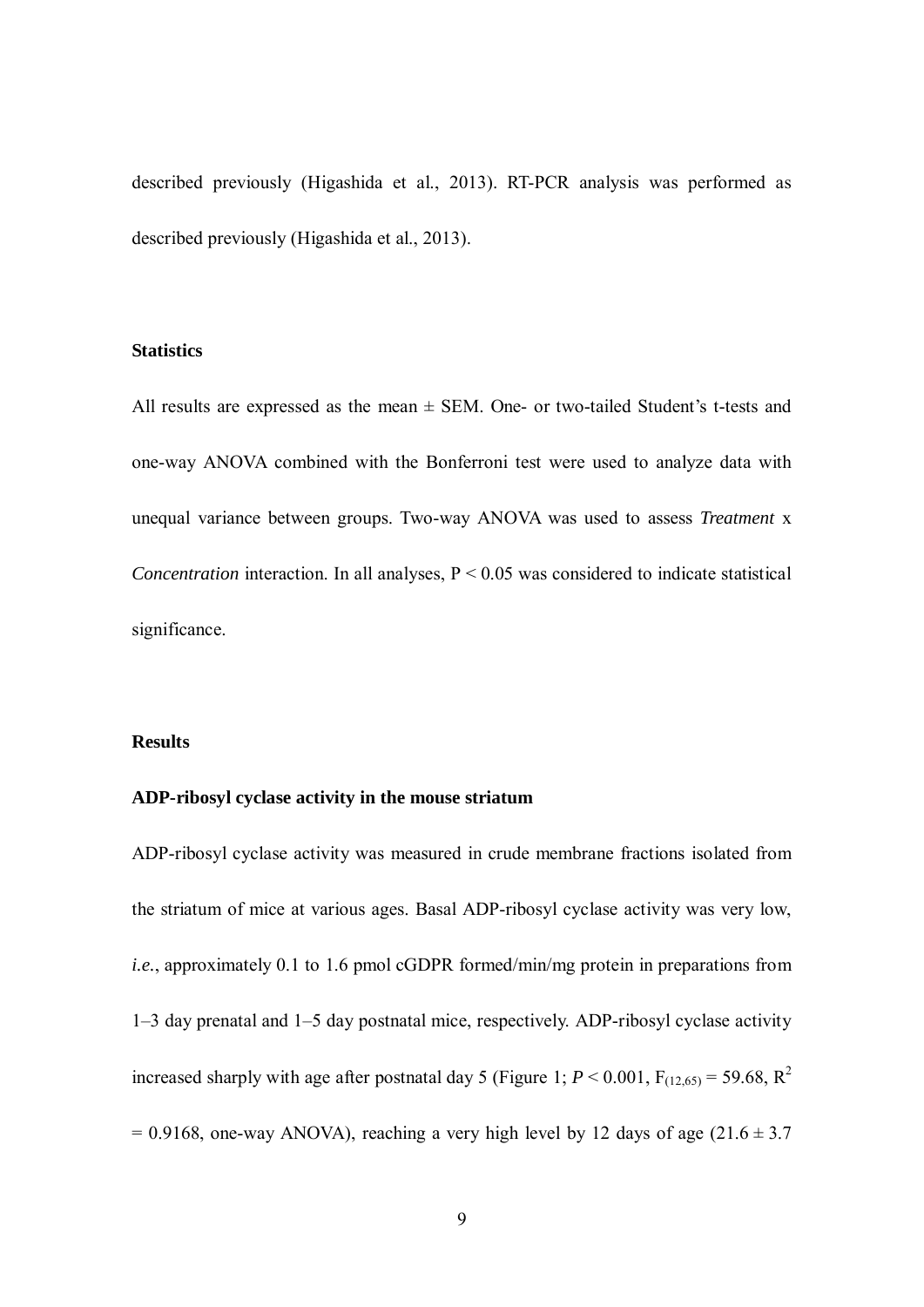pmol cGDPR formed/min/mg protein,  $n = 12$ ), which was 40-fold higher than the basal activity at birth (*P* < 0.001, Bonferroni's *post-hoc* test).

# **Sensitivity to dopamine**

ADP-ribosyl cyclase activity was analyzed in striatal membranes from mouse neonates at birth (day 0) and postnatal days 1–11 in the presence of 100 nM DA in the reaction mixture. From neonatal day 1 to 4, the increase ranged from 130% to 310%. However, after 12 days, DA-induced activation dropped to less than  $105 \pm 10\%$  and remained at this level until the adult stage.

The concentration–response relationship to DA was examined (Figure 2). The increases induced by DA (with or without 10 nM GTP), SKF38393 (SKF, a D1-like agonist), and bromocriptine mesylate (BC, a D2-like agonist) were dose-dependent. Two-way ANOVA demonstrated significant *Treatment (±GTP)* x *Concentration (DA)*  interaction ( $P = 0.0261$ ,  $F_{(6,126)} = 2,49$ ; Figure 2A). One-way ANOVA demonstrated significant difference in experiments with SKF ( $P < 0.001$ ,  $F_{(5,54)} = 12.88$ ,  $R^2 = 0.5439$ ) and BC treatment ( $P < 0.001$ ,  $F_{(4,45)} = 17.00$ ,  $R^2 = 0.6018$ ; Figure 2B). The maximum effects of these three agents were obtained at different concentrations between 1 and 100 nM. The maximum response of  $202.8 \pm 21.4\%$  of the control ( $n = 10$ ,  $P < 0.01$ ,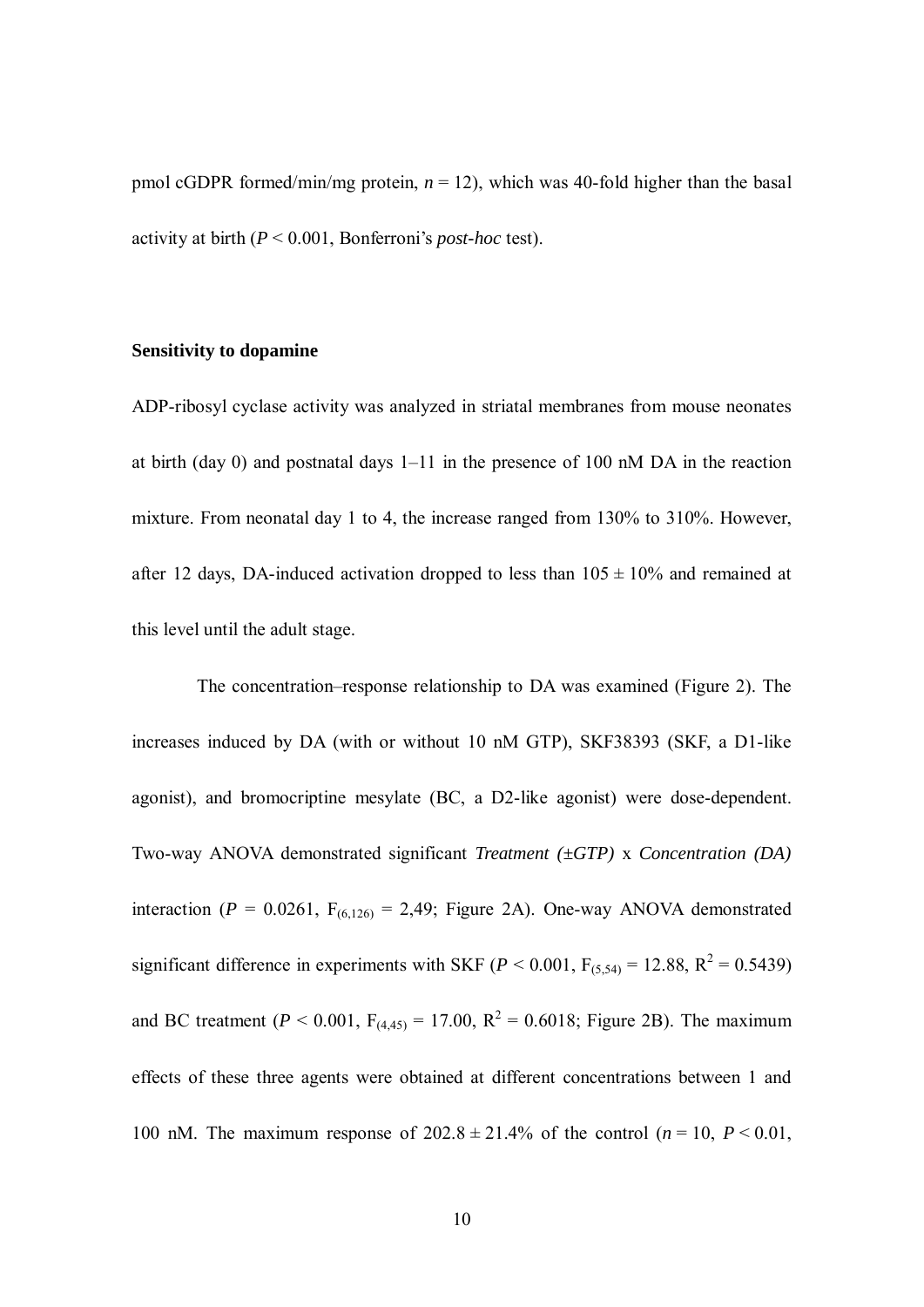Bonferroni's *post-hoc* test) was obtained with 100 nM DA. Significant increases to 183.0  $\pm$  12.2% ( $n = 10$ ,  $P < 0.01$ , Bonferroni's *post-hoc* test) and  $157.9 \pm 5.3$ % ( $n = 10$ , *P* < 0.01) of the control were obtained with 10 nM SKF and 1 nM BC, respectively.

## **CD38 expression**

We examined whether the increased ADP-ribosyl cyclase activity is due to an increase in CD38 expression. While a band of approximately 42 kDa was detected in the 1-week striatum, CD38 protein abundance was significantly increased after 2 weeks and in adult mice (10 weeks old), as shown by Western blotting (Figure 3).

RT-qPCR analysis indicated that CD38 mRNA expression levels increased significantly with age (data not shown). CD38 mRNA expression relative to β-actin expression was approximately 29.8-fold higher in adult mice (2 weeks old) than in mice at postnatal day 1 ( $P < 0.001$ , two-tailed *t* test).

#### **Expression of FKBP in the mouse brain**

Next, the expression of FKBP12 and the close homolog FKBP12.6 was examined in various brain regions of 9-week-old male mice by RT-PCR. FKBP12 was ubiquitously detected in four regions (cerebrum, cerebellum, hypothalamus and striatum) and the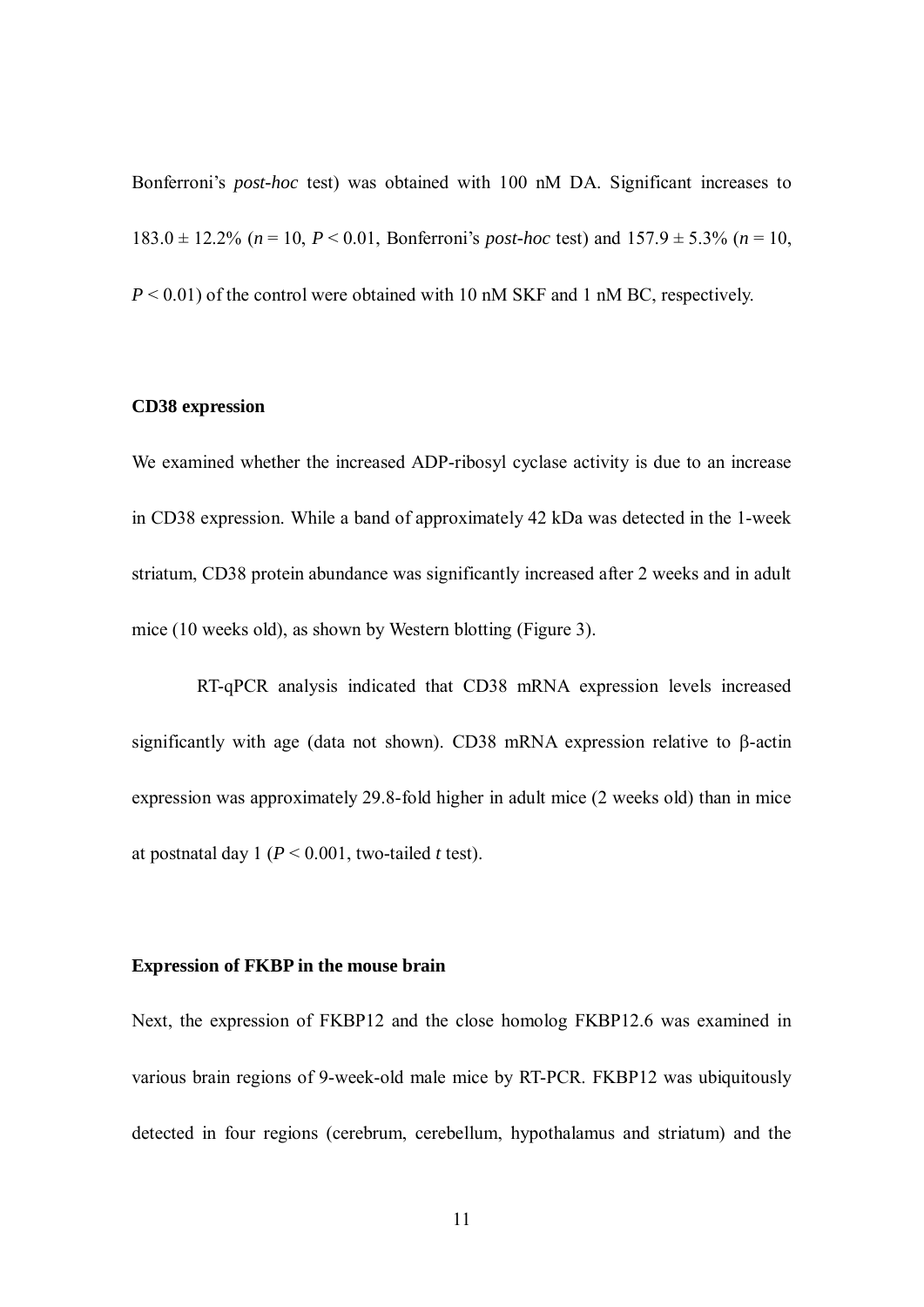pituitary, with no significant differences among them, based on the relative expression normalized to β-actin (Higashida et al., 2013). In contrast, the FKBP12.6 expression level was lower in the striatum than in the cerebrum, cerebellum, and hypothalamus in 9-week-old male mice (Figure 4), suggesting region-specific expression. The result provides minimal necessary evidence for a functional role of cADPR/FKBP12 or cADPR/FKBP12.6 binding complexes in mTOR signaling in the striatum.

## **Effects of cADPR on S6 kinase**

The mammalian target of rapamycin (mTOR) activates S6 kinase (S6K), which is responsible for phosphorylation of the ribosomal protein S6 (S6), a component of the 40S ribosomal subunit (Bockaert and Marin, 2015; Busxczak et al., 2014). cADPR (100 µM) was added to the incubation medium for 9-week-old mouse striatum samples for 5 minutes with or without DA receptor stimulation by 100 nM DA (Figure 5A and B). DA itself did not cause significant inhibition of S6K phosphorylation, being calculated as the percentage change between 0 and 5 minutes (P-S6K/S6K at 5 minutes divided by P-S6K/S6K at 0 minutes):  $1.28 \pm 0.16$  (n = 22; Table 1) in the absence and  $1.42 \pm 0.25$  (n = 5) in the presence of DA. This result well accords with the report in the nucleus accumbens by D1 stimulation (Sutton and Caron, 2015).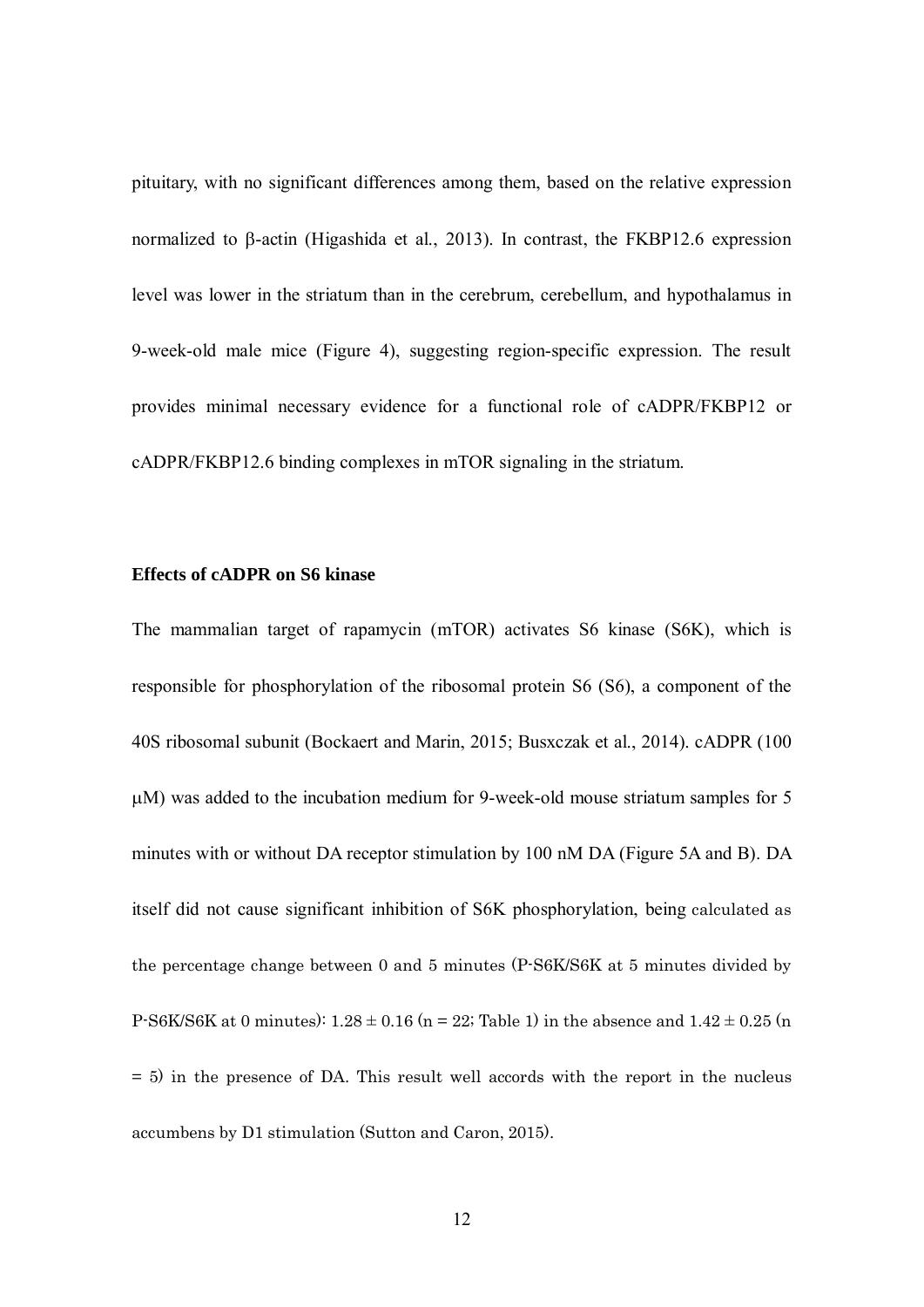One-way ANOVA demonstrated no significant difference between treatments without (Figure 5A;  $P > 0.05$ ,  $F_{(2,43)} = 2.595$ ,  $R^2 = 0.1077$ ) or with DA receptor stimulation (Figure 5B;  $P = 0.2741$ ,  $F_{(2,45)} = 1.332$ ,  $R^2 = 0.0558$ ). In whole-cell homogenates, S6K phosphorylation at Thr389 significantly decreased in both the presence and absence of DA (*n* = 16 mice each, *P* < 0.01, Bonferroni's *post-hoc* test)). This cADPR-induced decrease in S6K phosphorylation was reversed by prior administration of 100  $\mu$ M 8-bromo-cADPR, a cADPR antagonist ( $n = 14$ ,  $P < 0.02$ , Bonferroni's *post-hoc* test)). The total amount of S6K was unaffected by cADPR treatment with or without DA or 8-bromo-cADPR.

The effects of cADPR were compared with those of rapamycin. Rapamycin was added to the incubation medium 1 h prior to experiments at a final concentration of 100 µM (Table 1). One-way ANOVA demonstrated significant effects of antagonist treatment ( $P < 0.0001$ ,  $F_{(2,53)} = 4152$ ,  $R_2 = 0.9937$ ). Significant inhibition (44% of that without rapamycin) of S6K phosphorylation at Thr389 in whole-cell homogenates was obtained with rapamycin  $(n = 16, P < 0.001,$  Bonferroni's *post-hoc* test), which was equivalent to the effect of cADPR (59%). In addition, we determined that the decreased kinase activity is independent of protein kinase C but slightly influenced by protein kinase A (Higashida et al., 2013).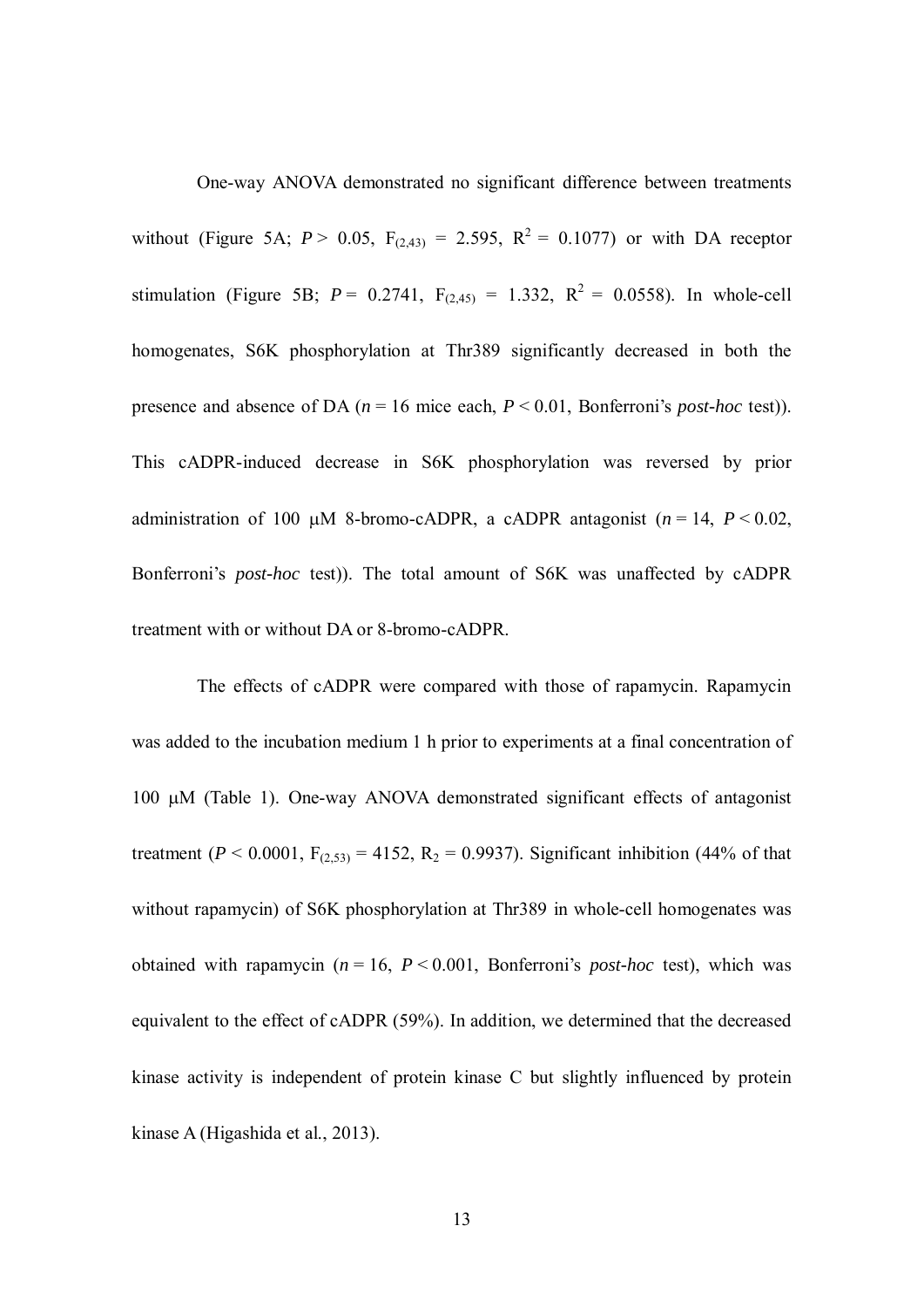#### **Discussion**

The results of the present study, together with our previous report (Higashida et al., 2013), indicate that ADP-ribosyl cyclase activity in the mouse striatum is enhanced by DA stimulation during the neonatal period (up to about postnatal day 11) but not in adults. These observations agree with those of our previous study of angiotensin II receptors in ventral cardiac cells (Higashida et al., 2000), in which activation by angiotensin was observed on neonatal day 4. Similar activation of ADP-ribosyl cyclase by Gs-coupled D1-like receptors and Gi-coupled D2-like receptors was obtained in the mouse striatum. However, this is not unexpected, because we have shown that Gi-coupled mGluR3 (type IIa) stimulates ADP-ribosyl cyclase, while Gs-coupled mGluR1 and mGluR5 (type Ia) also stimulate ADP-ribosyl cyclase (Higashida et al., 2003). Therefore, DA may play a certain role in the early development through cADPR.

In the adult period, ADP-ribosyl cyclase activity was  $> 40$ -fold higher in the mouse (current results) and  $> 100$ -fold higher in the rat (Higashida et al., 2013). The mRNA and protein levels of CD38 were significantly increased after postnatal days 5 – 10. It is possible that cADPR is abundant as an endogenous intermediate product of ADP-ribosyl cyclase and/or CD38 in the adult mouse striatum.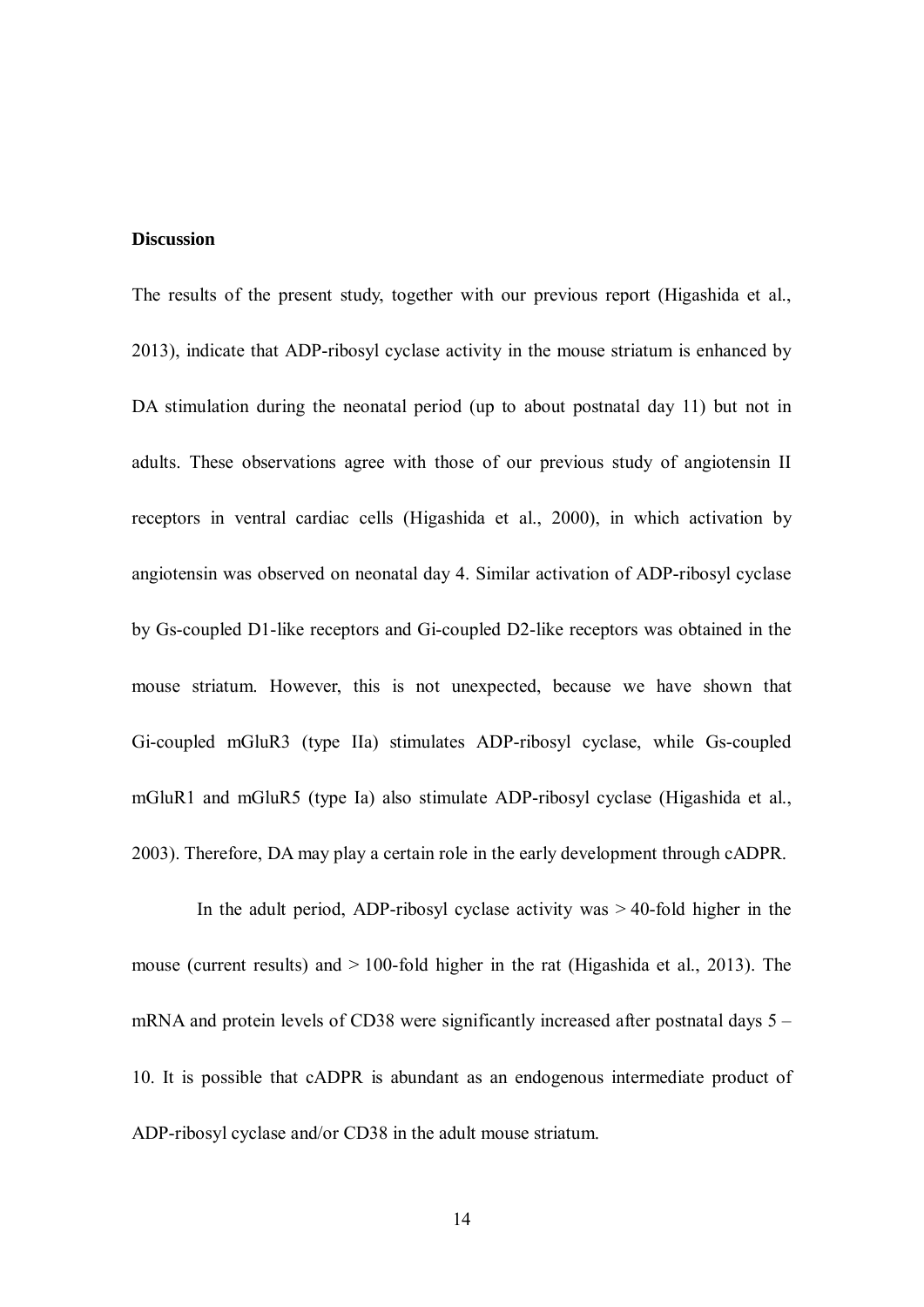cADPR significantly inhibited the phosphorylation of S6K, the translational regulatory kinase and downstream target of mTORC1 (Bockaert and Marin, 2015; Wullschleger et al., 2006; Hoeffer et al., 2010). This cADPR-induced inhibition of S6K phosphorylation was reproduced by rapamycin, a well-known inhibitor of mTOR signaling through FKBP (Lipton and Sahin, 2014; Hoeffer et al., 2008). This result seems to indicate that cADPR shares the well-documented rapamycin pathway (Bockaert and Marin, 2015; Wullschleger et al., 2006; Lipton and Sahin, 2014; Buszczak et al., 2014). Therefore, since exogenous cADPR and rapamycin inhibited the mTOR pathway, it is possible that endogenously synthesized cADPR functions to inhibit mTOR signaling in the intact adult striatum (Figure 6).

Interestingly, with regard to PD, we have shown that cADPR-induced S6K phosphorylation was diminished in the MPTP-treated mouse brain (see also Higashida et al., 2013). This observation is consistent with the enhanced mTOR signaling in the PD model brain (Bockaert and Marin, 2015). It is hypothesized that when the mTOR signal is enhanced by the chronic use of L-DOPA, translation is subsequently increased, which may lead to involuntary movement (Santini et al., 2009; Lipton and Sahin, 2014).

In sum, we propose that the endogenous presence of cADPR is likely a safeguard for maintaining or suppressing translation at a constant rate under conditions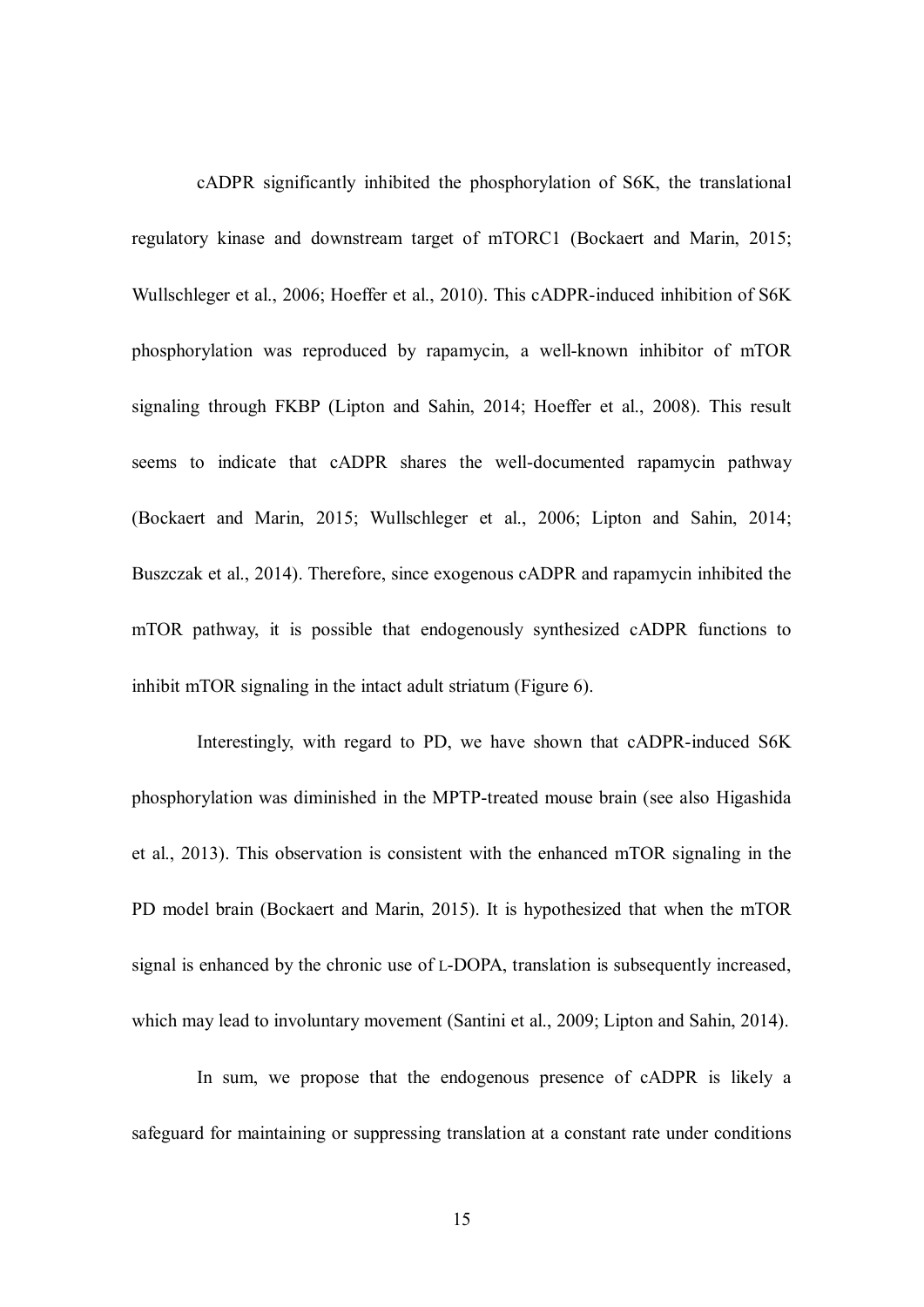of mTOR activation observed in brain dysfunction, such as that in PD (Figure 6).

# **Conflicts of Interest**

The authors declare that there are no conflicts of interest regarding the publication of this paper.

# **Acknowledgments**

This work was supported by grant-in-aid from by the Industry-Academia Collaborative R & D Programs (COI) from the Ministry of Education, Culture, Sports, Science and Technology of Japan.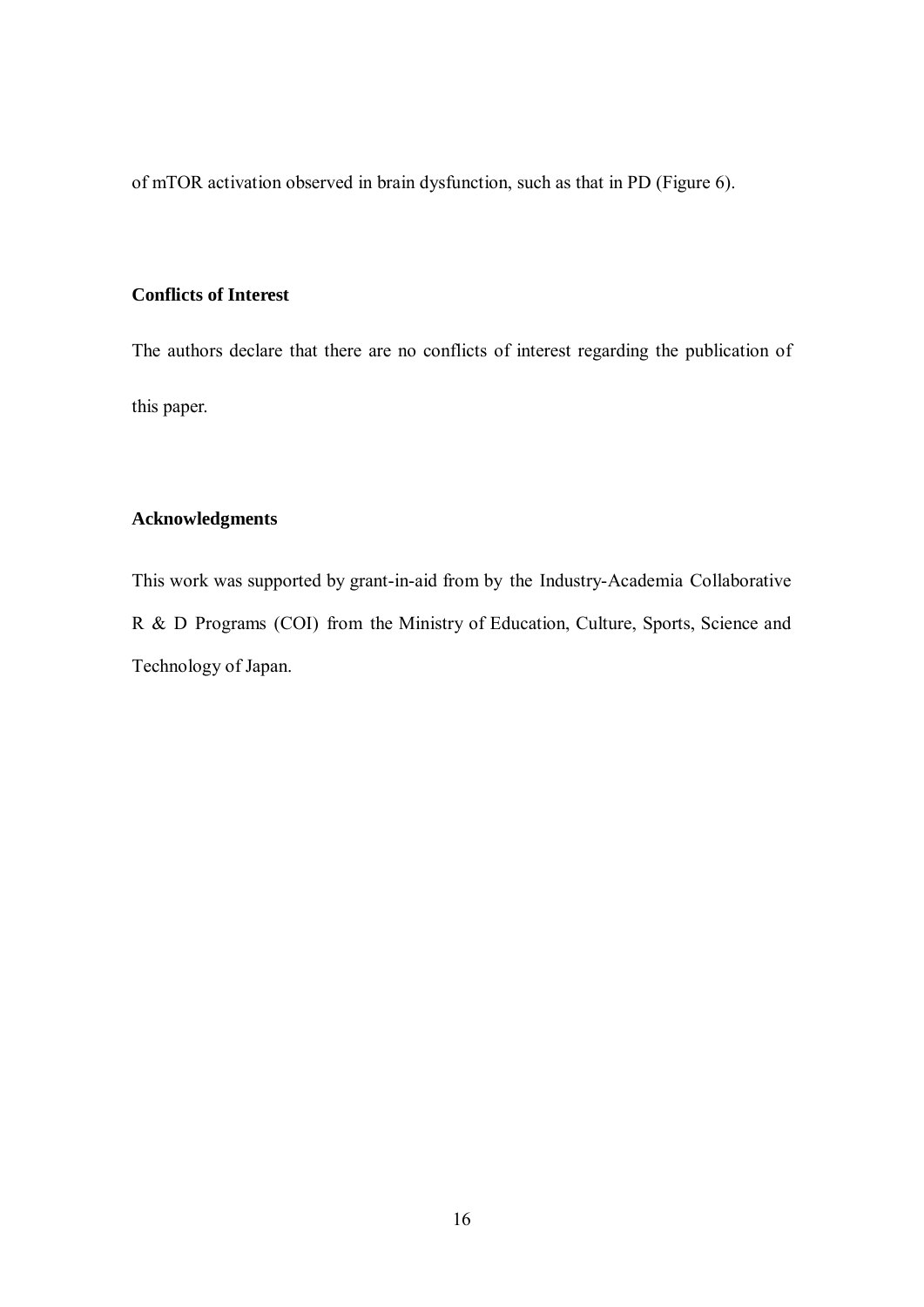# **References**

Barker RA, Drouin-Ouellet J, Parmar M (2015) Cell-based therapies for Parkinson disease—past insights and future potential. Nat Rev Neurol 11(9):492-503

Bergson C, Levenson R, Goldman-Rakic PS, Lidow MS (2003) Dopamine receptor-interacting proteins: the  $Ca^{2+}$  connection in dopamine signaling. Trends Pharmacol Sci 24(9):486-492

Bockaert J, Marin P (2015) mTOR in brain physiology and pathologies. Physiol Rev 95(4):1157-1187

Buszczak M, Signer RA, Morrison SJ (2014) Cellular differences in protein synthesis regulate tissue homeostasis. Cell 159(2):242-251

Ceni C, Muller-Steffner H, Lund F, Pochon N, Schweitzer A, De Waard M, Schuber F, Villaz M, Moutin MJ (2003) Evidence for an intracellular ADP-ribosyl cyclase/NAD<sup>+</sup>-glycohydrolase in brain from CD38-deficient mice. J Biol Chem 278(42):40670-40678

De Flora A, Zocchi E, Guida L, Franco L, Bruzzone S (2004) Autocrine and paracrine calcium signaling by the CD38/NAD<sup>+</sup>/cyclic ADP-ribose system. Ann N Y Acad Sci 1028:176-191

Frégeau MO, Carrier M, Guillemette G (2013) Mechanism of dopamine D2 receptor-induced  $Ca^{2+}$  release in PC-12 cells. Cell Signal 25(12):2871-2877

Fukuda K, Higashida H, Kubo T, Maeda A, Akiba I, Bujo H, Mishina M, Numa S (1988) Selective coupling with  $K^+$  currents of muscarinic acetylcholine receptor subtypes in NG108-15 cells. Nature. 335(6188):355-358

Furuya S, Sawada M, Nagatsu T, Suzuki O, Higashida H (1985) Localization of [<sup>3</sup>H]serotonin in neuroblastoma x glioma hybrid cells. Brain Res 361(1-2):77-90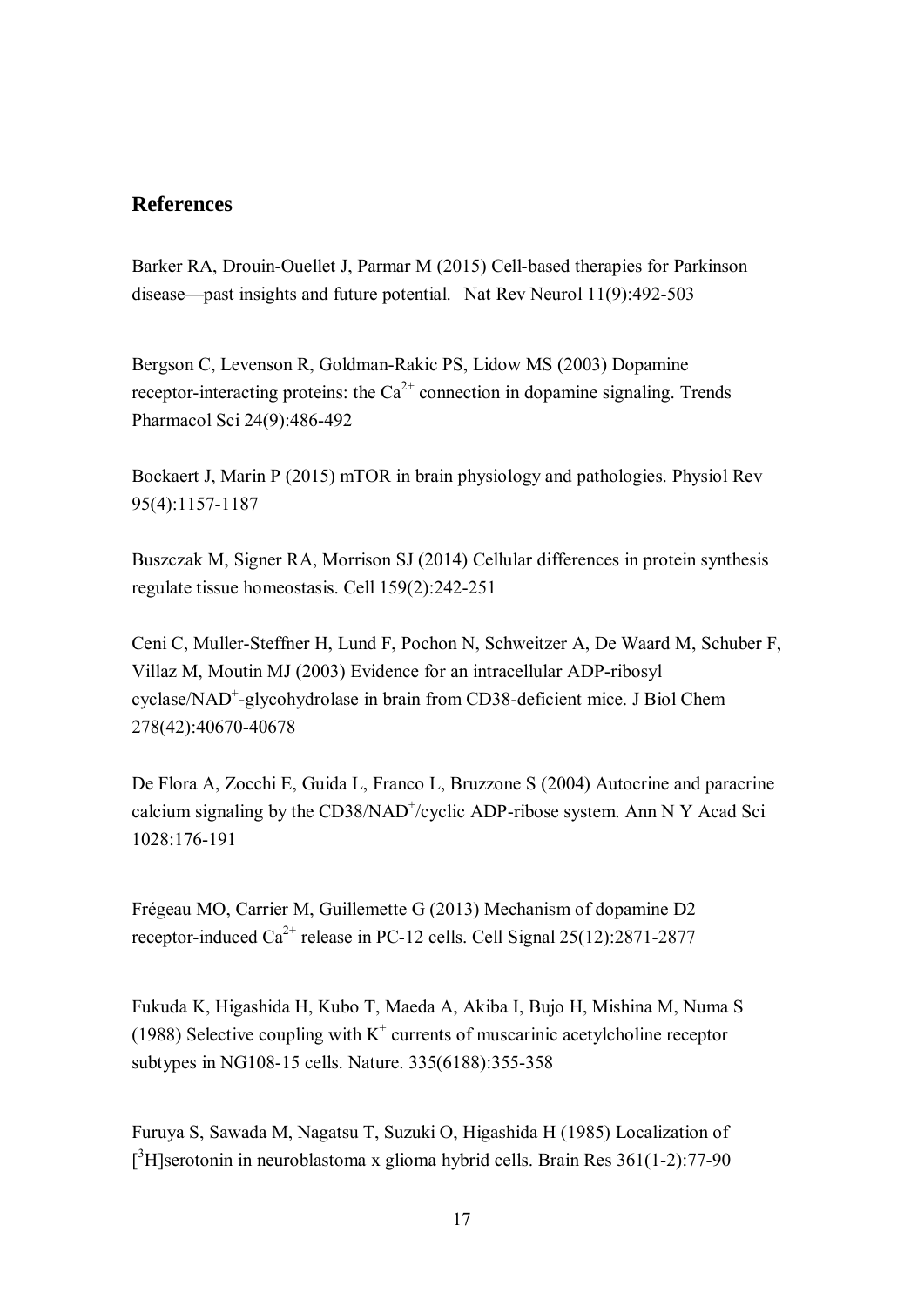Graeff R, Lee HC (2002) A novel cycling assay for nicotinic acid-adenine dinucleotide phosphate with nanomolar sensitivity. Biochem J 367(Pt 1):163-168

Greengard P (2001) The neurobiology of slow synaptic transmission. Science 294(5544):1024-1030

Higashida C, Islam MS, Kamimura S, Inoue T, Jin D, Zhang J, Hashii M, Liang M, Zhong J, Hori O, Fukunaga K, Okamoto H, Graeff R, Lee HC, Higashida H (2013) Dopamine-induced regulation and deregulation of the catabolism of cyclic ADP-ribose, an intrinsic mTOR signal inhibitor, during development in the rodent striatum. Messenger 2(1):33-43

Higashida H, Brown DA (1986) Two polyphosphatidylinositide metabolites control two  $K^+$  currents in a neuronal cell. Nature 323(6086):333-335

Higashida H, Egorova A, Higashida C, Zhong ZG, Yokoyama S, Noda M, Zhang JS (1999) Sympathetic potentiation of cyclic ADP-ribose formation in rat cardiac myocytes. J Biol Chem 274(47):33348-33354

Higashida H, Hashii M, Yokoyama S, Hoshi N, Asai K, Kato T (2001) Cyclic ADP-ribose as a potential second messenger for neuronal  $Ca^{2+}$  signaling. J Neurochem 76(2):321-331

Higashida H, Hashii M, Yokoyama S, Hoshi N, Chen XL, Egorova A, Noda M, Zhang JS (2001) Cyclic ADP-ribose as a second messenger revisited from a new aspect of signal transduction from receptors to ADP-ribosyl cyclase. Pharmacol Ther 90(2-3):283-296

Higashida H, Hossain KZ, Takahagi H, Noda M (222) Measurement of adenylyl cyclase by separating cyclic AMP on silica gel thin-layer chromatography. Anal Biochem 308(1):106-111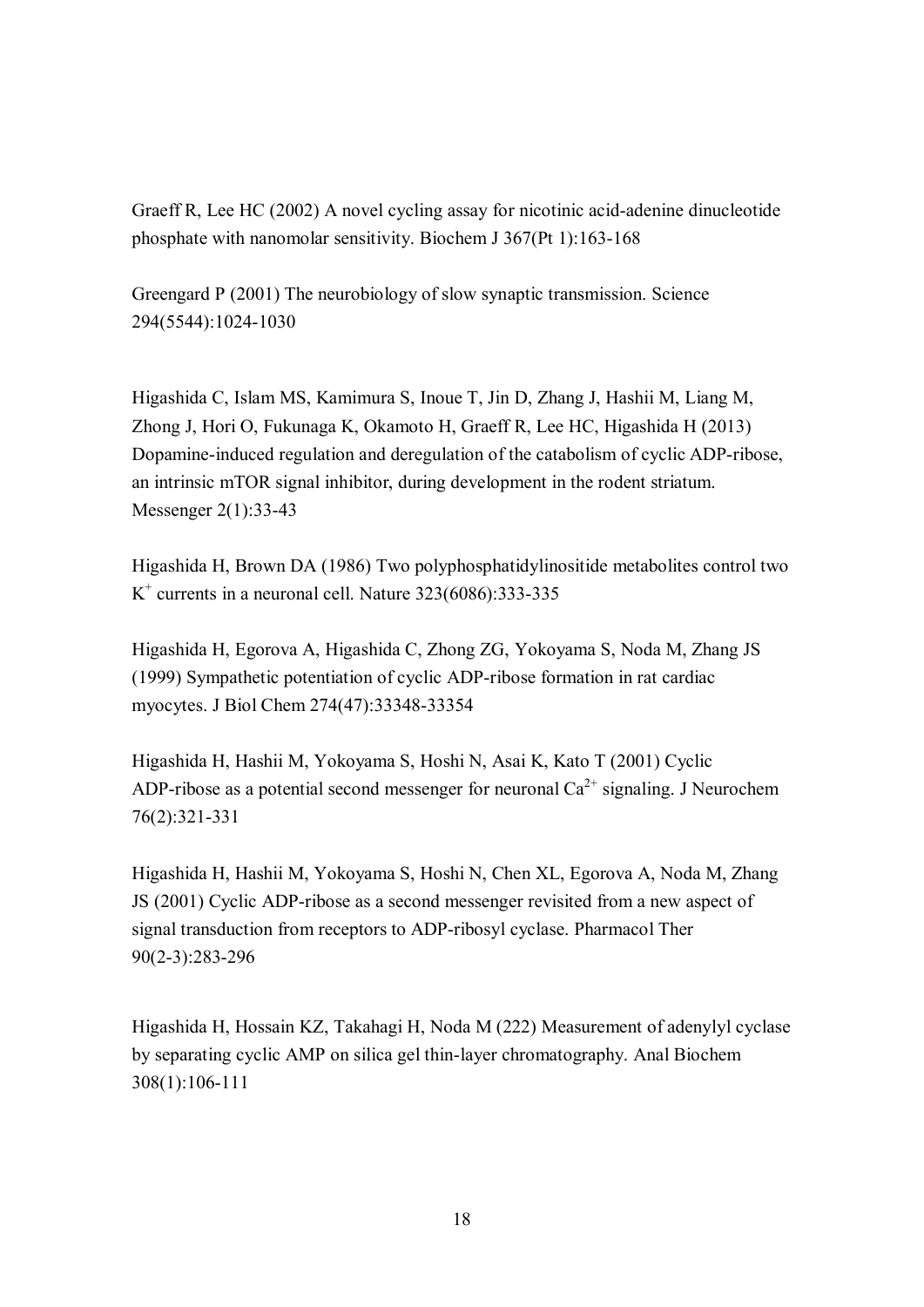Higashida H, Salmina AB, Olovyannikova RY, Hashii M, Yokoyama S, Koizumi K, Jin D, Liu HX, Lopatina O, Amina S, Islam MS, Huang JJ, Noda M (2007) Cyclic ADP-ribose as a universal calcium signal molecule in the nervous system. Neurochem Int 51(2-4):192-199

Higashida H, Yokoyama S, Hashii M, Taketo M, Higashida M, Takayasu T, Ohshima T, Takasawa S, Okamoto H, Noda M (1997) Muscarinic receptor-mediated dual regulation of ADP-ribosyl cyclase in NG108-15 neuronal cell membranes. J Biol Chem 272(50):31272-31277.

Higashida H, Zhang J, Hashii M, Shintaku M, Higashida C, Takeda Y (2000) Angiotensin II stimulates cyclic ADP-ribose formation in neonatal rat cardiac myocytes. Biochem J 352(Pt 1):197-202. Erratum in: Biochem J 2001 354(Pt 3):727.

Higashida H, Zhang JS, Mochida S, Chen XL, Shin Y, Noda M, Hossain KZ, Hoshi N, Hashii M, Shigemoto R, Nakanishi S, Fukuda Y, Yokoyama S (2003) Subtype-specific coupling with ADP-ribosyl cyclase of metabotropic glutamate receptors in retina, cervical superior ganglion and NG108-15 cells. J Neurochem 85(5):1148-1158.

Hoeffer CA, Klann E (2010) mTOR signaling: at the crossroads of plasticity, memory and disease. Trends Neurosci 33(2):67-75

Hoeffer CA, Tang W, Wong H, Santillan A, Patterson RJ, Martinez LA, Tejada-Simon MV, Paylor R, Hamilton SL, Klann E (2008) Removal of FKBP12 enhances mTOR-Raptor interactions, LTP, memory, and perseverative/repetitive behavior. Neuron 60(5):832-845

Hoshi N, Zhang JS, Omaki M, Takeuchi T, Yokoyama S, Wanaverbecq N, Langeberg LK, Yoneda Y, Scott JD, Brown DA, Higashida H (2003) AKAP150 signaling complex promotes suppression of the M-current by muscarinic agonists. Nat Neurosci 6(6):564-571

Hua SY, Tokimasa T, Takasawa S, Furuya Y, Nohmi M, Okamoto H, Kuba K (1994)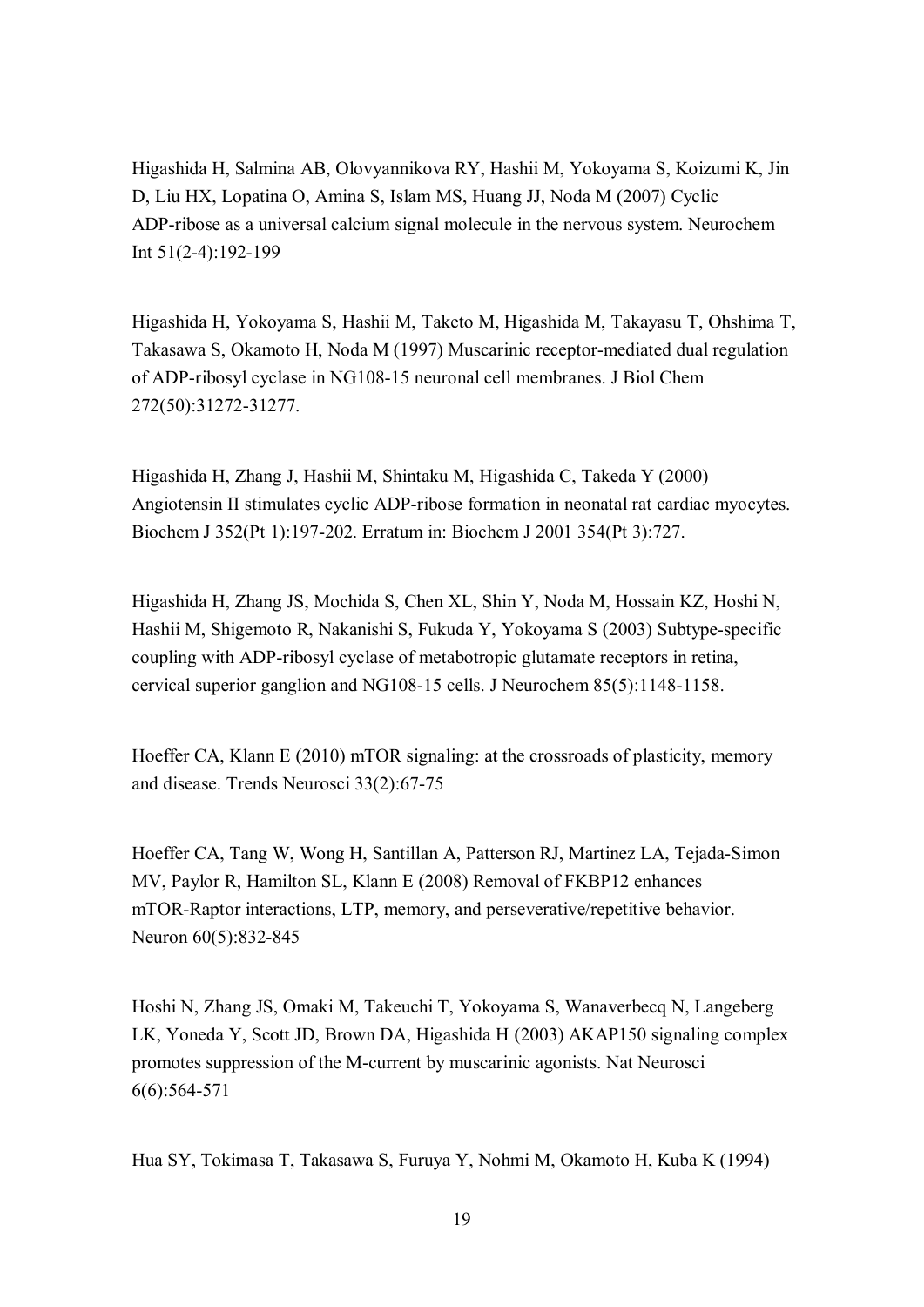Cyclic ADP-ribose modulates  $Ca^{2+}$  release channels for activation by physiological  $Ca^{2+}$ entry in bullfrog sympathetic neurons. Neuron 12(5):1073-1079

Hüsing A, Schmidt M, Beckebaum S, Cicinnati VR, Koch R, Thölking G, Stella J, Heinzow H, Schmidt HH, Kabar I (2015) Long-term renal function in liver transplant recipients after conversion from calcineurin inhibitors to mTOR inhibitors. Ann Transplant 26;20:707-713

Hausch F (2015) FKBPs and their role in neuronal signaling. Biochim Biophys Acta 1850(10):2035-2040

Iversen SD, Iversen LL (2007) Dopamine: 50 years in perspective. Trends in Neurosci 30(5):188-193

Jin D, Liu HX, Hirai H, Torashima T, Nagai T, Lopatina O, Shnayder NA, Yamada K, Noda M, Seike T, Fujita K, Takasawa S, Yokoyama S, Koizumi K, Shiraishi Y, Tanaka S, Hashii M, Yoshihara T, Higashida K, Islam MS, Yamada N, Hayashi K, Noguchi N, Kato I, Okamoto H, Matsushima A, Salmina A, Munesue T, Shimizu N, Mochida S, Asano M, Higashida H (2007) CD38 is critical for social behaviour by regulating oxytocin secretion. Nature 446(7131):41-45

Kim UH (2014) Multiple Enzymatic activities of CD38 for  $Ca^{2+}$  signaling. Messenger 3(1):6-14

Lee HC (2012) The Cyclic ADP-ribose/NAADP/CD38-signaling pathway: Past and Present. Messenger 1(1):16-33

Lipton JO, Sahin M (2014) The neurology of mTOR. Neuron 84(2):275-291

Missale C, Nash SR, Robinson SW, Jaber M, Caron MG (1998) Dopamine receptors: from structure to function. Physiol Rev 78(1):189-225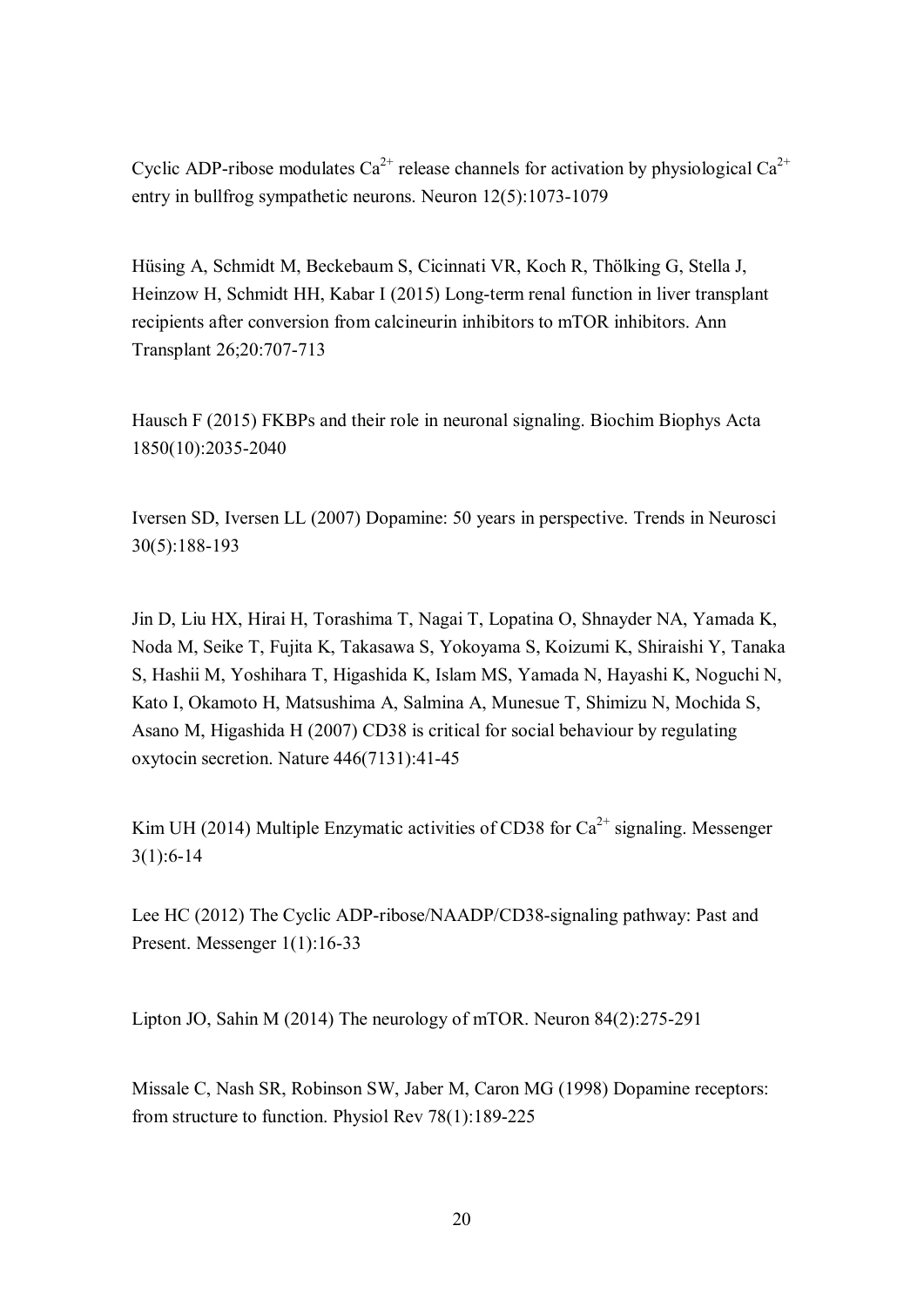Nagatsu T (2007) The catecholamine system in health and disease -Relation to tyrosine 3-monooxygenase and other catecholamine-synthesizing enzymes. Proc Jpn Acad Ser B Phys Biol Sci 82(10):388-415

Nagatsu T, Nagatsu I(2016) Tyrosine hydroxylase (TH), its cofactor tetrahydrobiopterin (BH4), other catecholamine-related enzymes, and their human genes in relation to the drug and gene therapies of Parkinson's disease (PD): historical overview and future prospects. J Neural Transm (Vienna). 2016 Aug 4.

Nagatsu T, Nakano T, Kato T, Higashida H (1981) Expression of A and B types of monoamine oxidase in neuroblastoma hybrid cells. Neurochem Int 3(2):137-142

Nakano T, Nagatsu T, Higashida H (1985) Expression of A and B types of monoamine oxidase in differentiated neuroblastoma hybrid cells. J Neurochem 44(3):755-758.

Nakano T, Saito S, Higashida H, Kojima K, Nagatsu T (1986) Assignment of A and B types of monoamine oxidase in NCB20 hybrid cells to those of the parental cells by peptide mapping. J Neurochem 46(3):686-694

Noguchi N, Takasawa S, Nata K, Tohgo A, Kato I, Ikehata F, Yonekura H, Okamoto H (1997) Cyclic ADP-ribose binds to FK506-binding protein 12.6 to release  $Ca^{2+}$  from islet microsomes. J Biol Chem 272(6):3133-3136

Okamoto H, Takasawa S, Sugawara A (2014) The CD38-Cyclic ADP-Ribose System in Mammals: Historical Background, Pathophysiology and Perspective. Messenger 3(1):27-34

Roohi A, Hojjat-Farsangi M (2016) Recent advances in targeting mTOR signaling pathway using small molecule inhibitors. J Drug Target Oct 3:1-13

Salmina AB, Lopatina O, Ekimova MV, Mikhutkina SV, Higashida H (2010) CD38/cyclic ADP-ribose system: a new player for oxytocin secretion and regulation of social behaviour. J Neuroendocrinol 22(5):380-392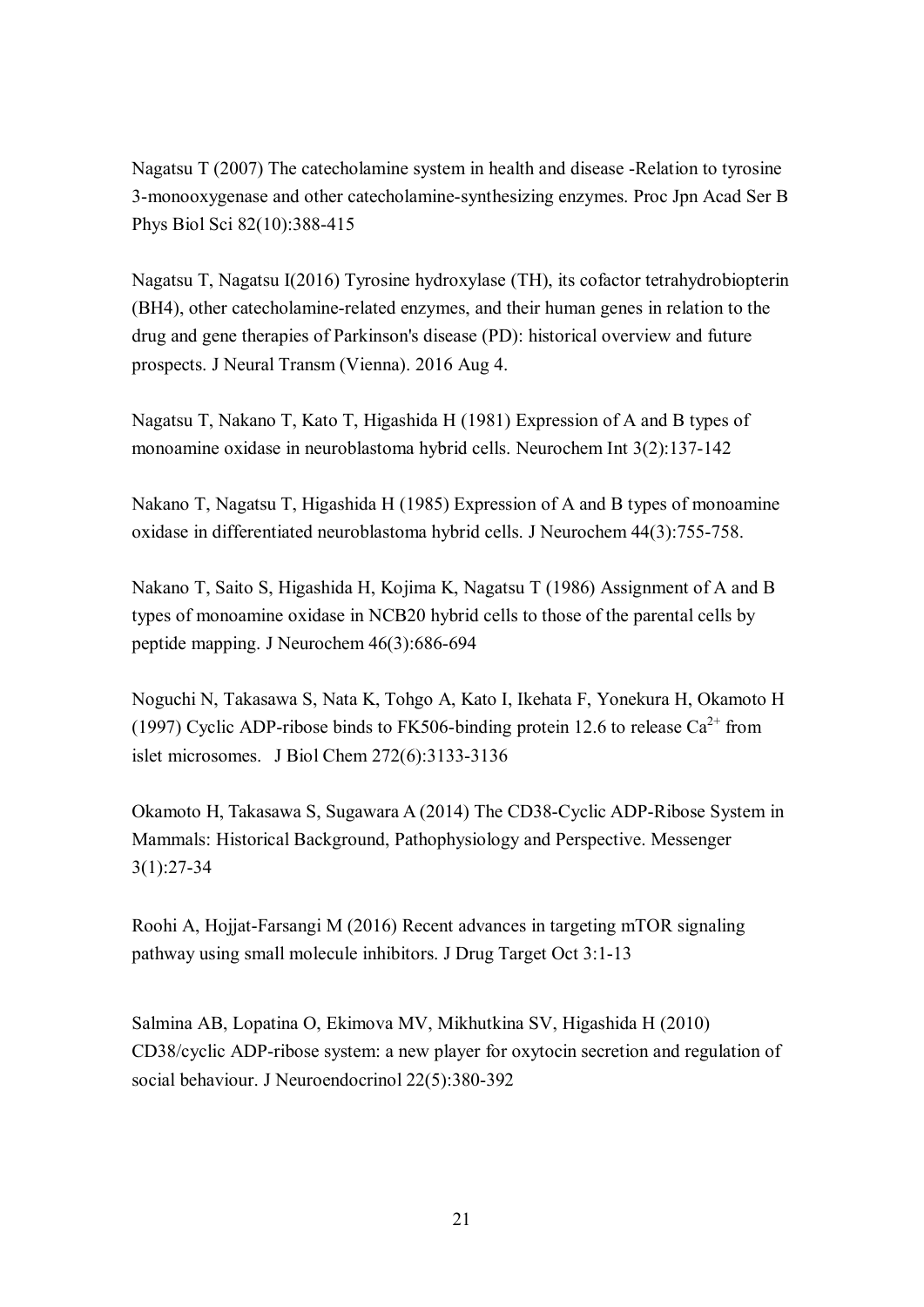Seeman P, Van Tol HH. (1994) Dopamine receptor pharmacology. Trends Pharmacol Sci. 15(7):264-270

Santini E, Heiman M, Greengard P, Valjent E, Fisone G (2009) Inhibition of mTOR signaling in Parkinson's disease prevents L-DOPA-induced dyskinesia. Sci Signal 2(80):ra36

Sukhbaatar N, Hengstschläger M, Weichhart T (2010) mTOR-mediated regulation of dendritic cell differentiation and function. Trends Immunol pii: S1471-4906(16)30099-0

Sutton LP, Caron MG. (2015) Essential role of D1R in the regulation of mTOR complex1 signaling induced by cocaine. Neuropharmacology 99:610-619. doi: 10.1016/j.neuropharm.2015.08.024.

Suzuki O, Hattori H, Sawada M, Nagatsu T, Miki N, Higashida H (1983) Serotonin in neuroblastoma x glioma NG108-15 hybrid cells. Neurochem Int 5(5):599-601

Thomson AW, Turnquist HR, Raimondi G (2009) Immunoregulatory functions of mTOR inhibition. Nat Rev Immunol 9(5):324-337

Tramutola A, Lanzillotta C, Di Domenico F. (2016) Targeting mTOR to reduce Alzheimer-related cognitive decline: from current hits to future therapies. Expert Rev Neurother Oct 2.

Volkow ND, Morales M (2015) The brain on drugs: from reward to addiction. Cell 162(4):712-725

Wullschleger S, Loewith R, Hall MN (2006) TOR signaling in growth and metabolism. Cell 124 (3):471-484

Yano K, Higashida H, Inoue R, Nozawa Y (1984) Bradykinin-induced rapid breakdown of phosphatidylinositol 4,5-bisphosphate in neuroblastoma X glioma hybrid NG108-15 cells. J Biol Chem 259(16):10201-10207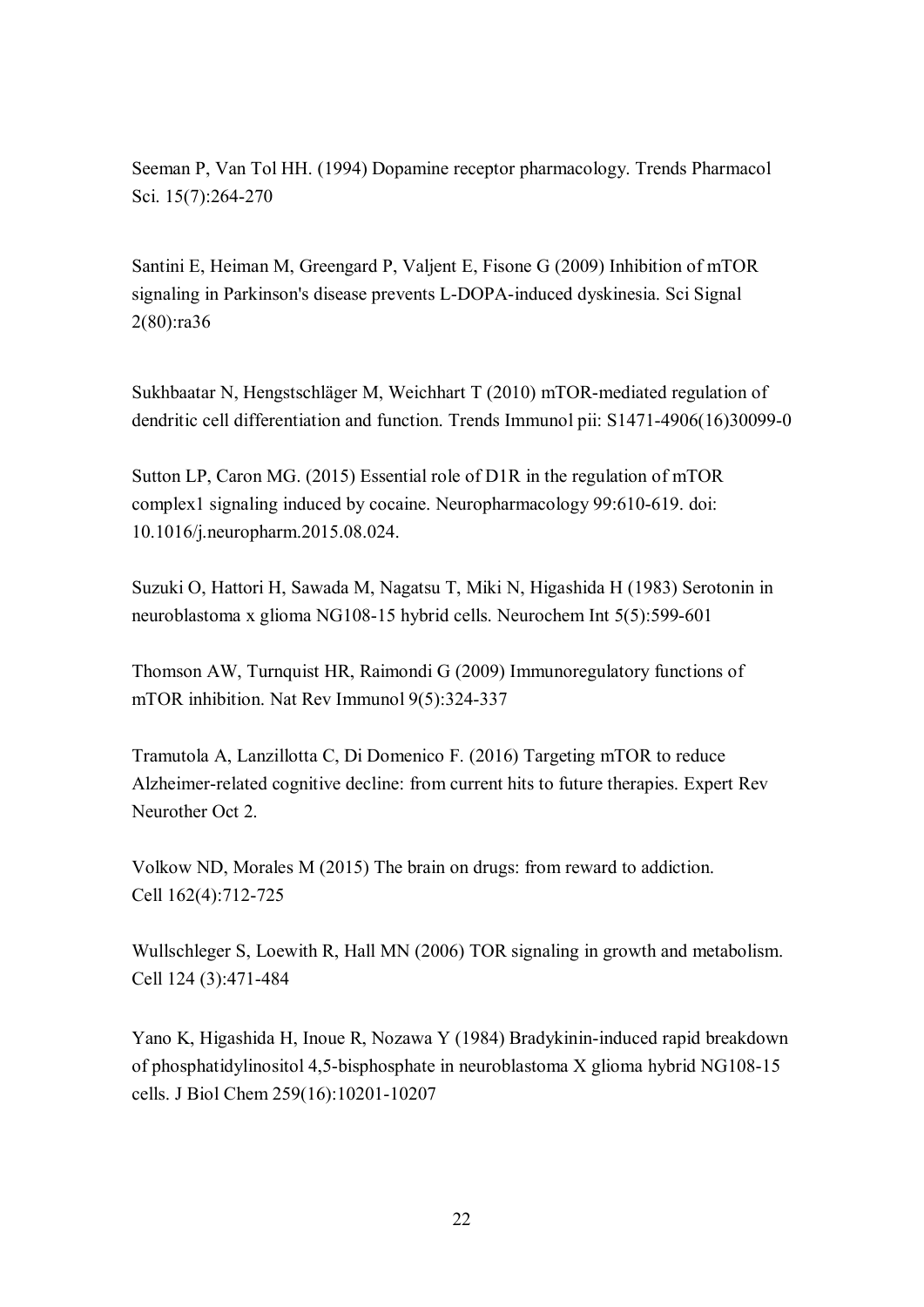Zhang JS, Jin D, Higashida H (2005) Acetylcholine stimulates cyclic ADP-ribose formation via M1 muscarinic receptors in rat superior cervical ganglion. Biochem Biophys Res Commun 335(3):920-924

Zhang X, Tallini YN, Chen Z, Gan L, Wei B, Doran R, Miao L, Xin HB, Kotlikoff MI, Ji G (2009) Dissociation of FKBP12.6 from ryanodine receptor type 2 is regulated by cyclic ADP-ribose but not beta-adrenergic stimulation in mouse cardiomyocytes. Cardiovasc Res 84(2):253-262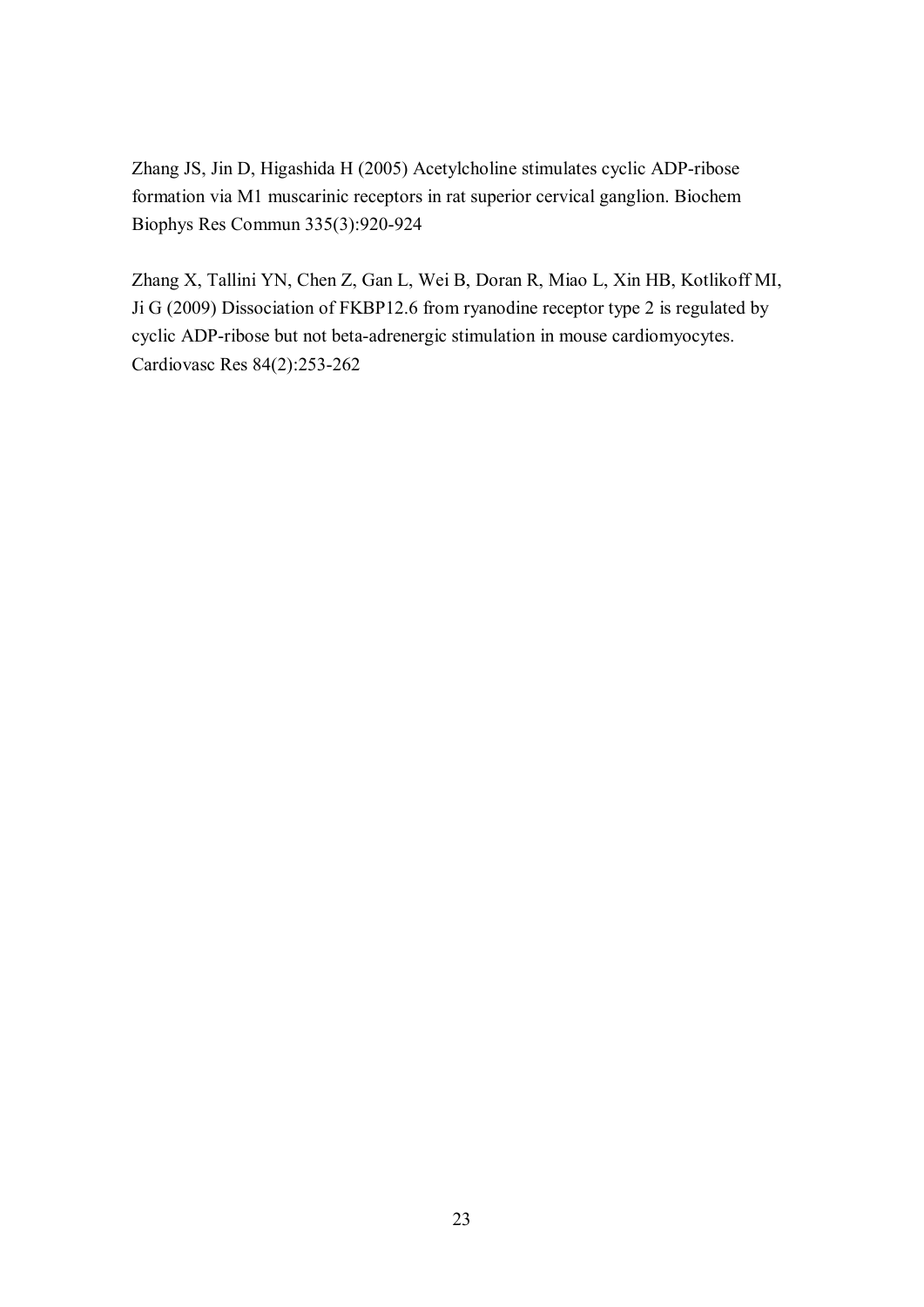**Table 1 Effects of cADPR and rapamycin on S6 kinase phosphorylation in the male** 

| Inhibitors | Ratio           | $\frac{0}{0}$ | $\boldsymbol{n}$ | $\boldsymbol{P}$ |
|------------|-----------------|---------------|------------------|------------------|
| None       | $1.28 \pm 0.16$ | (100)         | 22               |                  |
| cADPR      | $0.76 \pm 0.04$ | (59)          | 18               | ${}_{0.05}$      |
| Rapamycin  | $0.56 \pm 0.03$ | (44)          | 16               | ${}_{0.02}$      |

**mouse striatum** 

After adaptive preincubation for 60 minutes, striatal slices were incubated with or without 100 µM cADPR or 100 µM rapamycin for 5 minutes at 35°C. Changes in S6K phosphorylation were quantified after a 5-minute incubation (P-S6K/S6K). Data were alculated as the percentage change between 0 and 5 minutes (P-S6K/S6K at 5 minutes divided by P-S6K/S6K at 0 minutes). Data are presented as the mean ± SEM of 16–22 preparations. *P*, relative to control (two-tailed *t* test).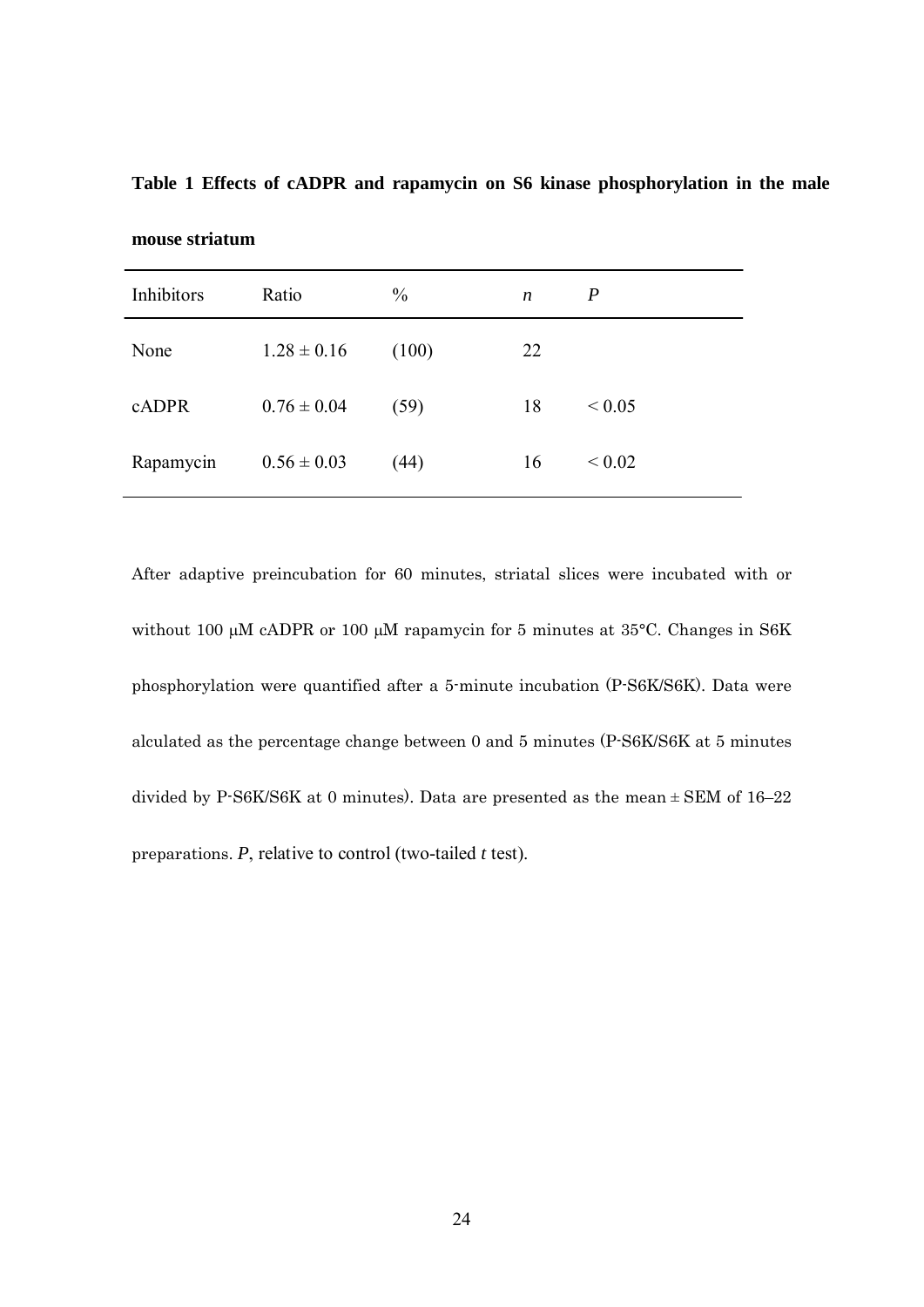# **Table 2. Effects of cADPR on S6 kinase phosphorylation in striata isolated from**

#### **MPTP-treated mice**

|          | Ratio $(\% )$                     | Ratio $(\% )$                        |
|----------|-----------------------------------|--------------------------------------|
| Mice     | Control                           | MPTP-treated                         |
| None     | $1.19 \pm 0.13$ (100)             | $1.22 \pm 3.4$ (100)                 |
| $+cADPR$ | $0.80 \pm 0.09$ (67) <sup>*</sup> | $0.93 \pm 0.16$ (76) <sup>n.s.</sup> |

After adaptive preincubation for 60 minutes, striatal slices were incubated with or without 100  $\mu$ M cADPR for 5 minutes at 35°C. Changes in S6K phosphorylation were quantified after a 5-minute incubation (P-S6K/S6K). Data were calculated as the percentage change between 0 and 5 minutes (P-S6K/S6K at 5 minutes divided by P-S6K/S6K at 0 minutes). Data are presented as the mean  $\pm$  SEM. N = 14 (none) and  $N = 16$  (+cADPR).  $P^* > 0.02$  relative to control (two-tailed *t* test).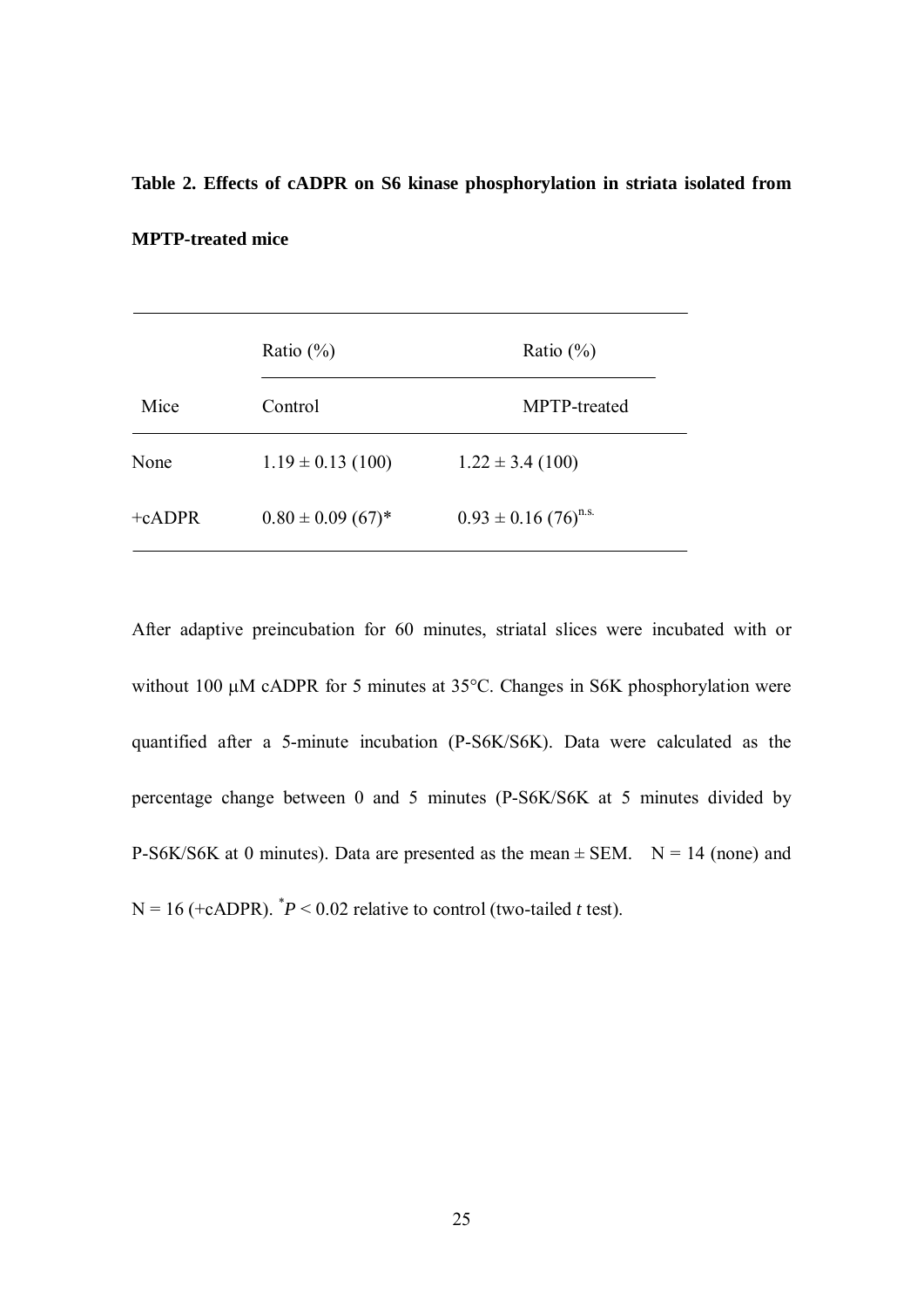#### **FIGURE LEGENDS**

**Figure 1. Developmental regulation of basal ADP-ribosyl cyclase activity in striatal membranes of mice at various ages.** Developmental time course of cyclase activity. ADP-ribosyl cyclase was measured fluorometrically as the rate of cGDPR formation. Data are presented as the mean  $\pm$  SEM of 4–6 determinations.  $\dot{\phantom{a}}$ , Significantly different from postnatal day 1 (*P* < 0.001, Bonferroni's *post-hoc* test). One unit represents 20.5 pmol/min/mg protein.

**Figure 2. Relationship between ADP-ribosyl cyclase activity and various concentrations of DA or two DA agonists with or without GTP in the reaction mixture.**

Cell membranes were isolated from the striata of 3-day-old neonatal mice. (**A**) Relationship between cGDPR formation and DA concentration with (closed circles) or without 10 nM GTP (open circles). (**B**) Concentration dependency of SKF (squares) and BC (circles) on cGDPR formation.  $n = 10$ . Two-way (**A**) or one-way (**B**) ANOVA with *post-hoc* Bonferroni's test was evaluated. \* and \*\*, Significantly different from control  $(P < 0.05$  and  $P < 0.001$ , respectively, one-way ANOVA).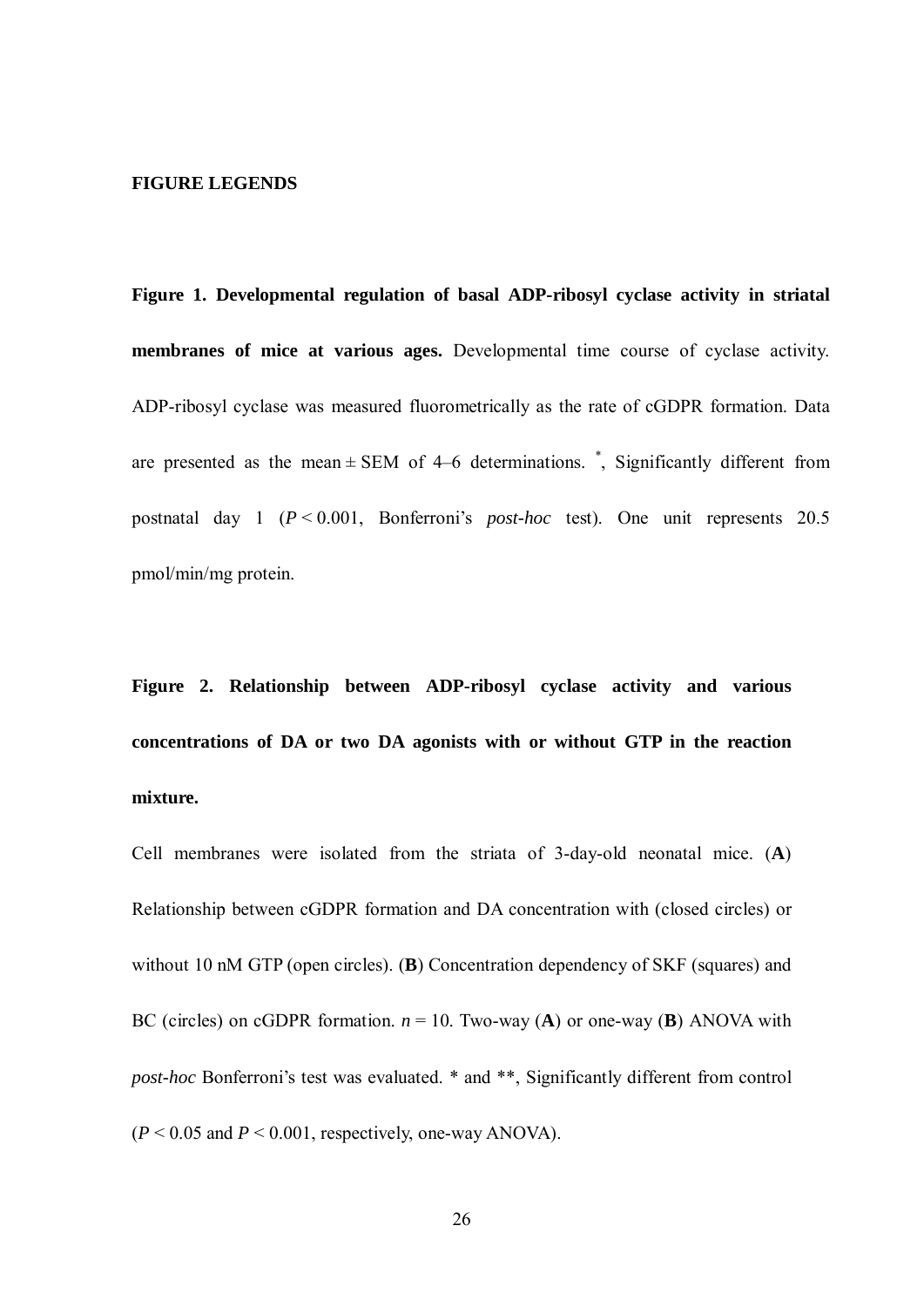**Figure 3. Representative results of Western blotting analysis of mouse CD38.** Cell lysates from the striata of mice at the indicated ages were separated by 8% SDS-PAGE. The blot was probed with an anti-murine CD38 antibody.

**Figure 4. FKBP12.6 mRNA expression**. FKBP12.6 mRNA expression was analyzed by RT-PCR in four brain regions and the pituitary in 9-week-old male mice using β-actin mRNA as an internal control. Quantitative data are shown as the mean ± SEM (*n*  $= 5$  independent experiments) of FKBP12.6/actin. One-way ANOVA followed by Bonferroni's post hoc test:  $F_{4,12} = 30.99$ ,  $*P < 0.002$ ,  $*P < 0.001$ . Modified from Figure 6 of our previous report [9].

**Figure 5. Effects of cADPR on S6 kinase phosphorylation in the striata of 9-week-old male mice.** After adaptive preincubation for 60 minutes, striatal slices were incubated with or without 100 µM cADPR alone or together with 100 µM 8-bromo-cADPR (8-Br-cADPR) for 5 minutes at 35°C. Representative Western blots of phosphorylated S6 kinase (Thr389; P-S6K) and total S6 kinase (S6K) in the absence (**A**) or presence (**B**) of 100 nM DA. Changes in S6K phosphorylation were quantified after a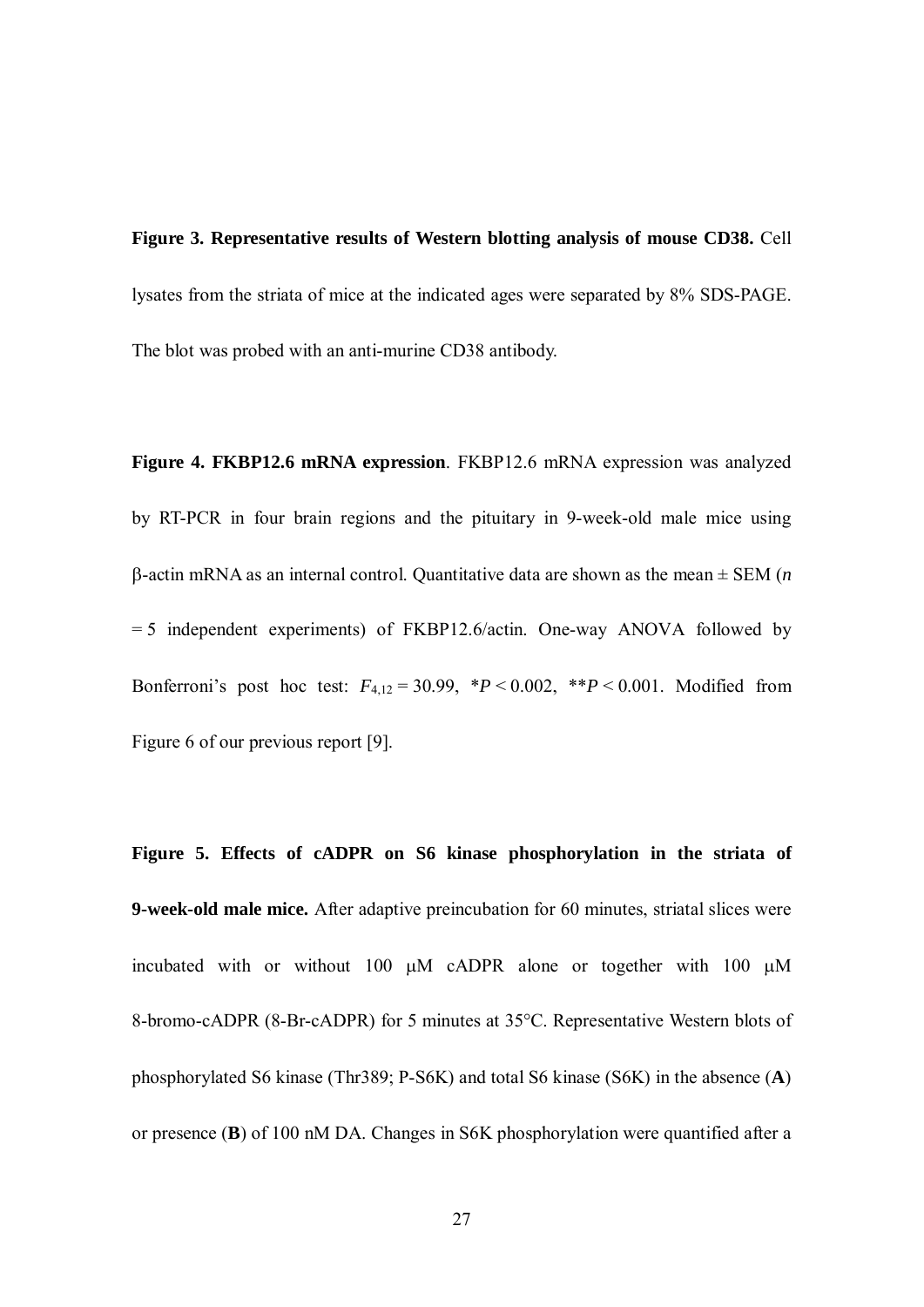5-minute incubation (P-S6K/S6K). Data were calculated as the percentage change between 0 and 5 minutes (P-S6K/S6K at 5 minutes divided by P-S6K/S6K at 0 minutes). Data are presented as the mean  $\pm$  SEM of 16 controls (without cADPR and 8-Br-cADPR), 22 preparations treated with cADPR, and 8 samples treated with cADPR+8-Br-cADPR. One-way ANOVA with Bonferroni's *post-hoc* test was evaluated for significance (see text).  $P < 0.03$  for the comparison of control and 8-Br-cADPR (two-tailed *t* test). Modified from Figure 6 of our previous report [9].

**Figure 6. Schematic of the proposed role of endogenous cADPR and exogenous rapamycin in the striatum.** cADPR or rapamycin with FKBP inhibits the mTORC1 pathway, in which S6 is phosphorylated by S6K.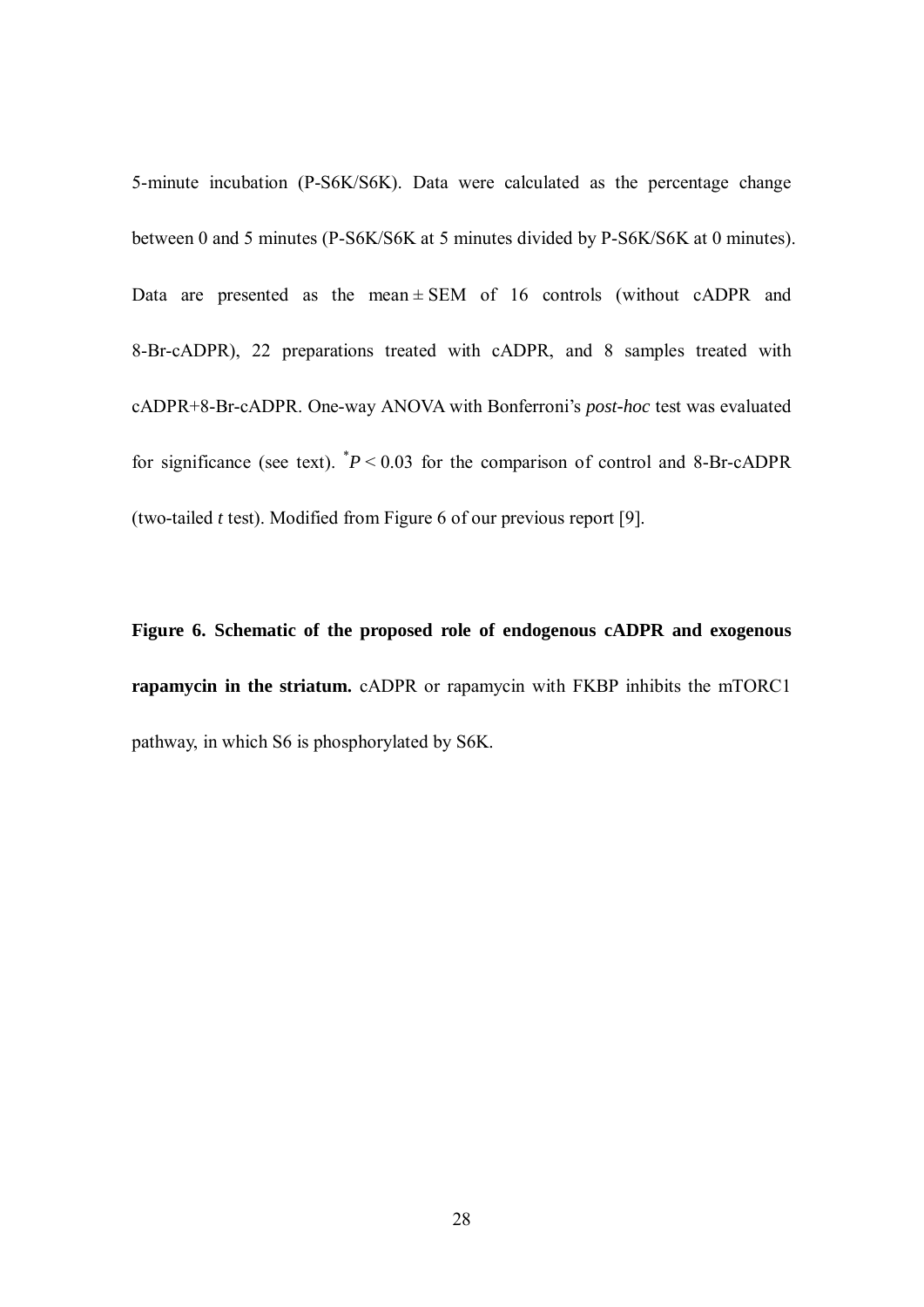

Fig. 1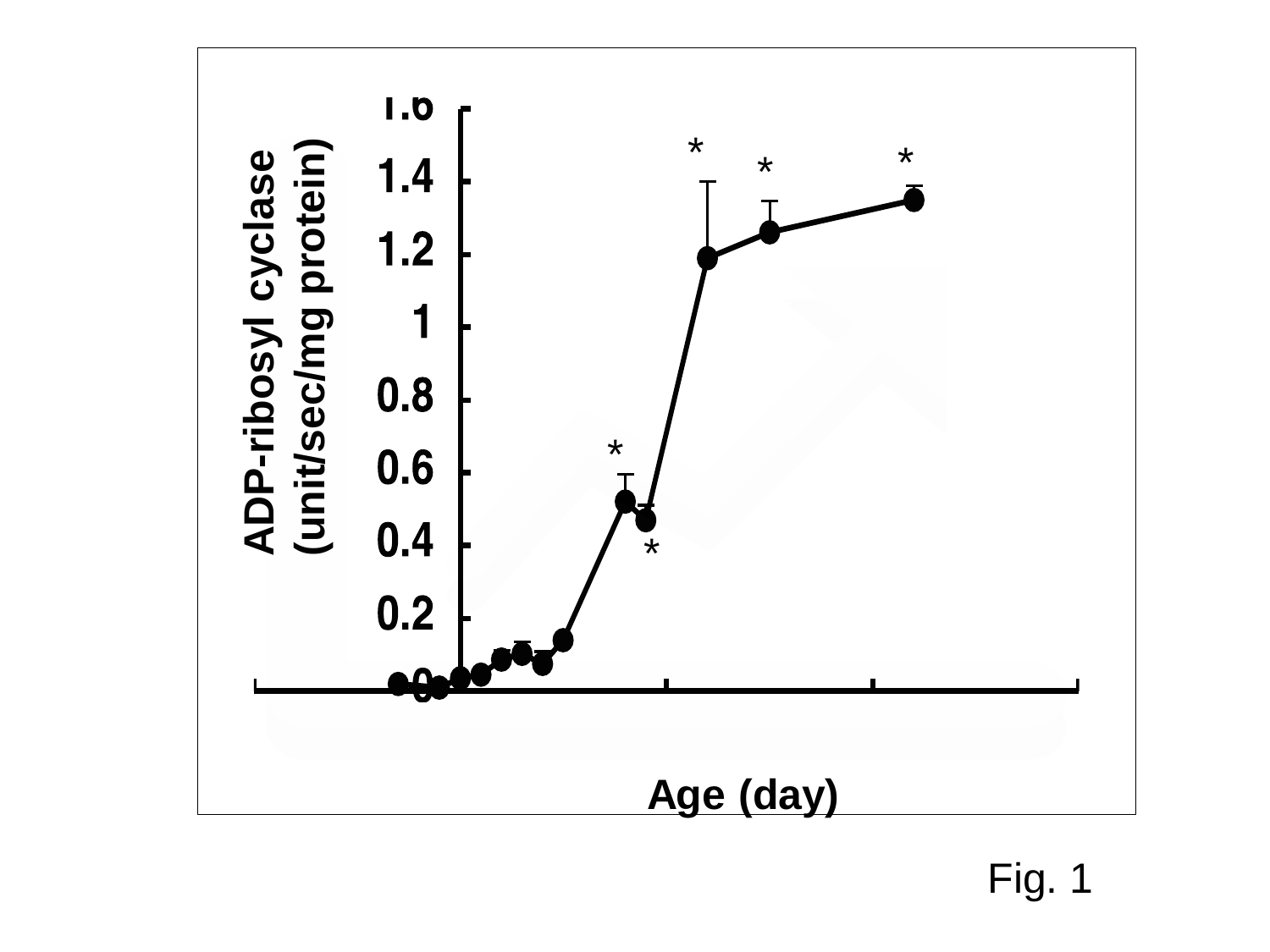

Fig. 2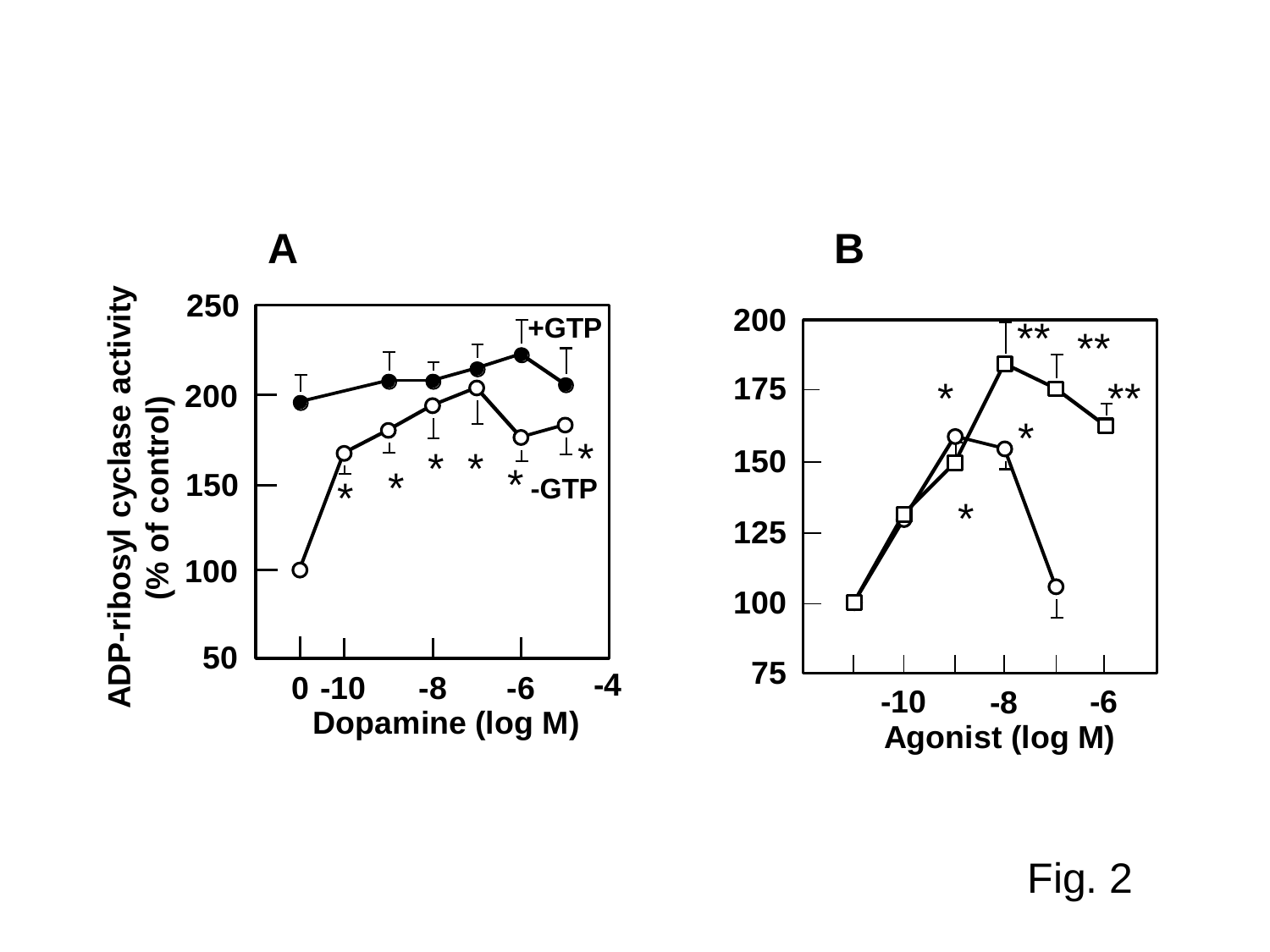

# Fig. 3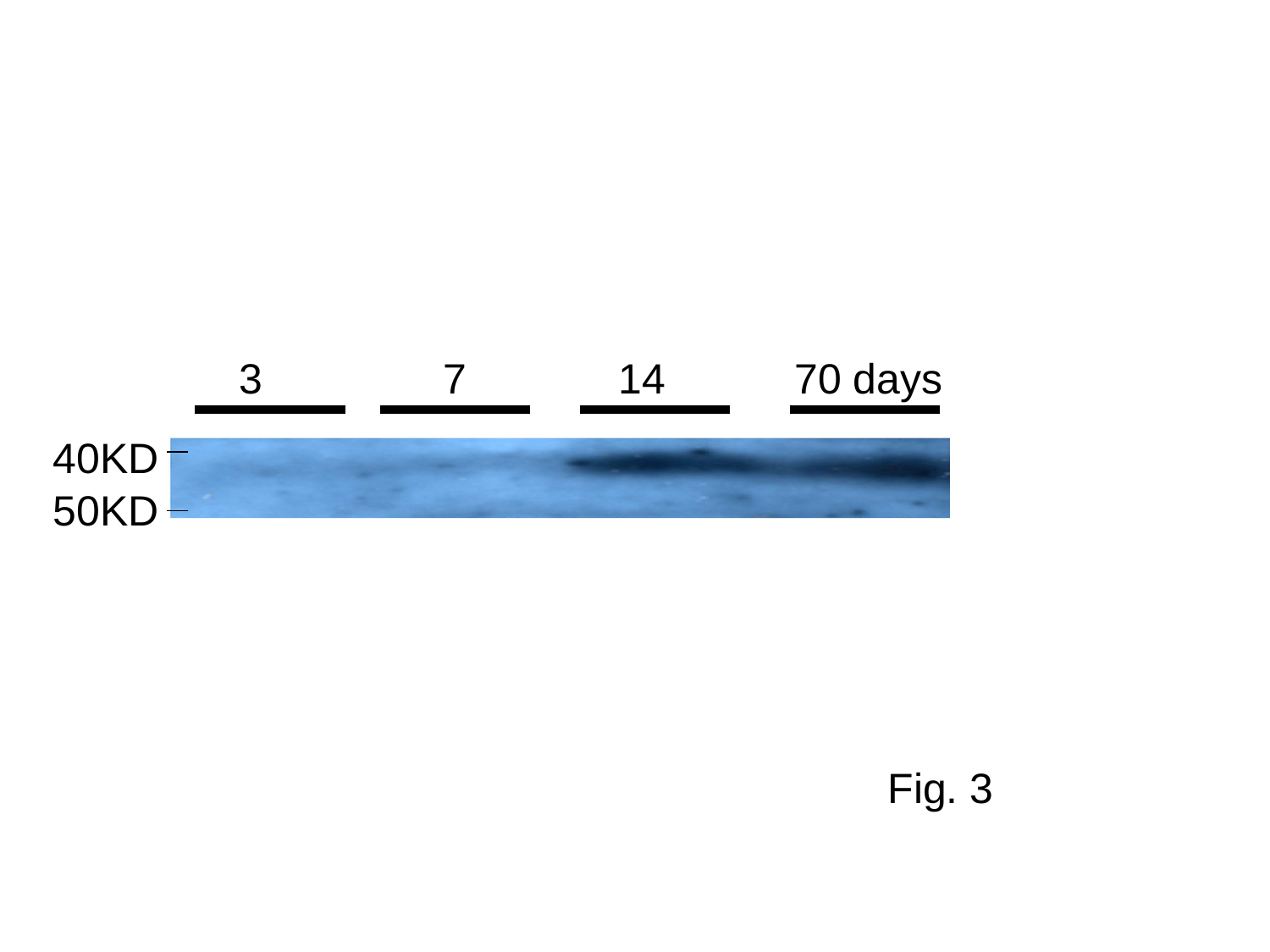

Fig. 4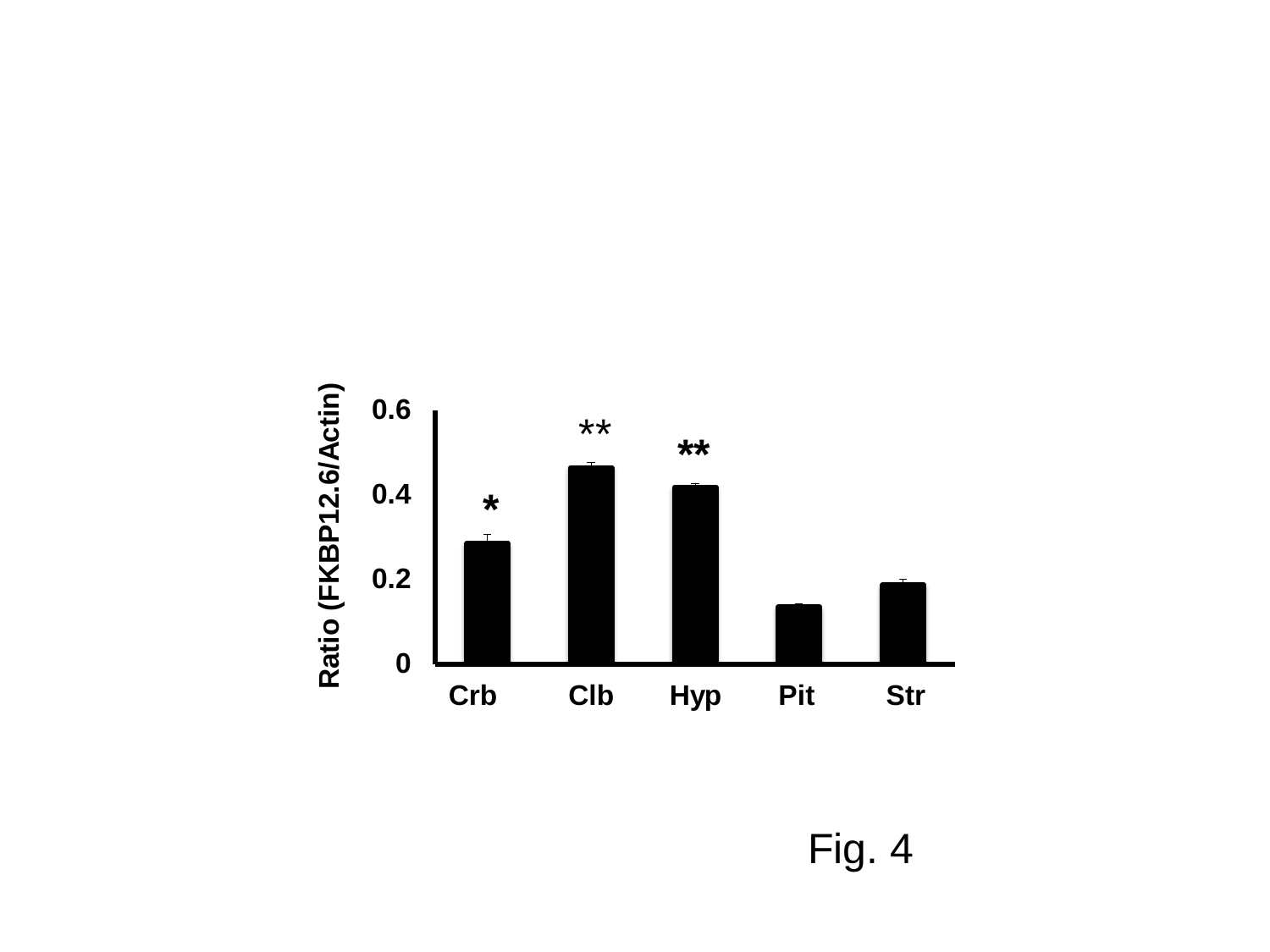

Fig. 5